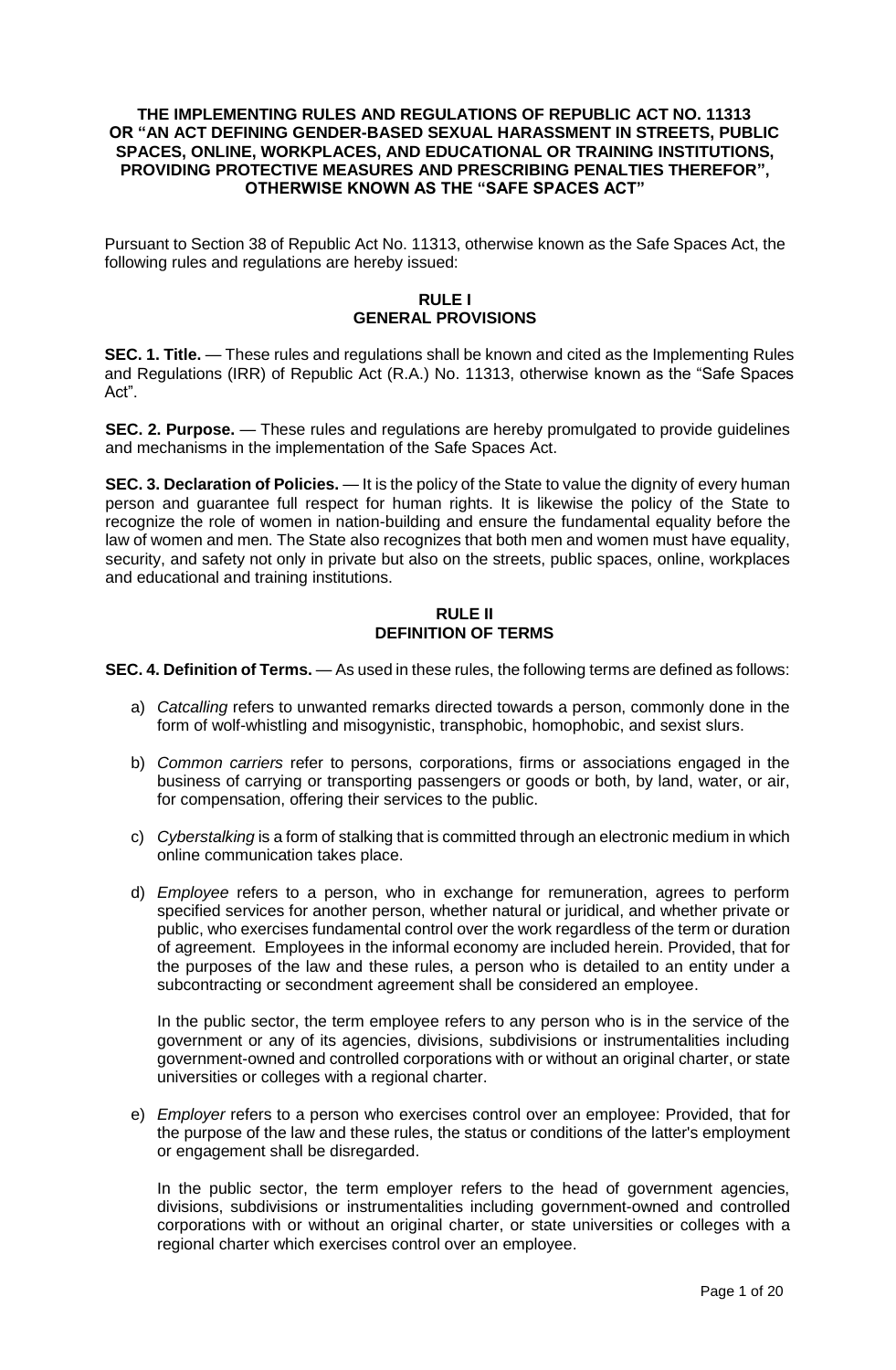- f) *Gender* refers to a set of socially ascribed characteristics, norms, roles, attitudes, values, and expectations identifying the social behavior of men and women, and the relations between them.
- g) *Gender-based online sexual harassment* refers to an online conduct targeted at a particular person that causes or likely to cause another mental, emotional or psychological distress, and fear of personal safety, sexual harassment acts including unwanted sexual remarks and comments, threats, uploading or sharing of one's photos without consent, video and audio recordings, cyberstalking and online identity theft.
- h) *Gender identity and/or expression* refers to the personal sense of identity as characterized, among others, by manner of clothing, inclinations, and behavior in relation to masculine or feminine conventions. A person may have a male or female identity with physiological characteristics of the opposite sex, or may have been assigned a particular sex at birth but who identifies with the opposite sex, or may have an identity that does not correspond to one's sex assigned at birth or to one's primary or secondary sex characteristics, in which case this person is considered transgender.
- i) *Homophobic remarks or slurs* are any statements in whatever form or however delivered, which are indicative of fear, hatred or aversion towards persons who are perceived to be or actually identify as lesbian, gay, bisexual, queer, pansexual and such other persons of diverse sexual orientation, gender identity or expression, or towards any person perceived to or actually have experienced same-sex attraction.
- j) *Information and communication system* refers to a system for generating, sending, receiving, storing or otherwise processing electronic data messages or electronic documents and includes the computer system or other similar devices by or in which data are recorded or stored and any procedure related to the recording or storage of electronic data messages or electronic documents.
- k) *Information and communications technology* or *ICT* shall mean the totality of electronic means to access, create, collect, store, process, receive, transmit, present and disseminate information.
- l) *Misogynistic remarks or slurs* are any statements in whatever form or however delivered, that are indicative of the feeling of hating women or the belief that men are inherently better than women.
- m) *Public spaces* refer to streets and alleys, roads, sidewalks, public parks, buildings, schools, churches, public washrooms, malls, internet shops, restaurants and cafes, transportation terminals, public markets, spaces used as evacuation centers, government offices, common carriers, public utility vehicles (PUVs) as well as private vehicles covered by appbased transport network services, other recreational spaces such as, but not limited to, cinema halls, theaters and spas, bars and clubs, resorts and water parks, hotels and casinos, and all other areas, regardless of ownership, openly accessible or offered to be accessed by the public.
- n) *Sexist remarks or slurs* are statements in whatever form or however delivered, that are indicative of prejudice, stereotyping, or discrimination on the basis of sex, typically against women.
- o) *Transphobic remarks or slurs* are any statements in whatever form or however delivered, that are indicative of fear, hatred or aversion towards persons whose gender identity and/or expression do not conform with their sex assigned at birth.
- p) *Stalking* refers to conduct directed at a person involving the repeated visual or physical proximity, non-consensual communication, or a combination thereof that cause or will likely cause a person to fear for one's own safety or the safety of others, or to suffer emotional distress.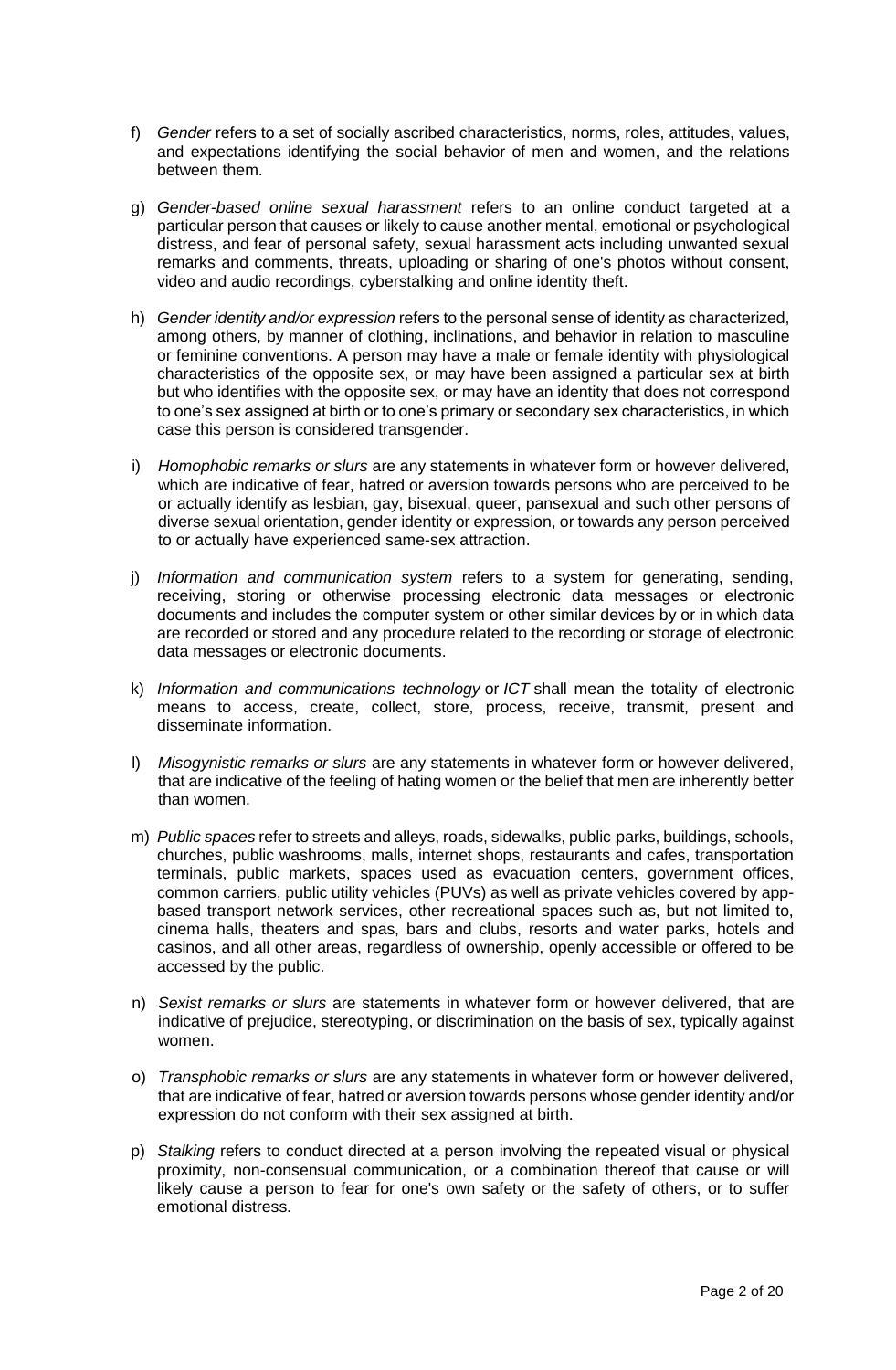#### **RULE III GENDER-BASED STREETS AND PUBLIC SPACES SEXUAL HARASSMENT**

**SEC. 5. Gender-Based Streets and Public Spaces Sexual Harassment.** — The crimes of gender-based streets and public spaces sexual harassment are committed through any unwanted and uninvited sexual actions or remarks against any person regardless of the motive for committing such action or remarks.

Gender-based streets and public spaces sexual harassment include, among others:

- a) Catcalling, wolf-whistling, unwanted invitations, misogynistic, transphobic, homophobic, and sexist slurs;
- b) Persistent uninvited comments or gestures on a person's appearance;
- c) Relentless requests for personal details;
- d) Statement of sexual comments and suggestions;
- e) Public masturbation or flashing of private parts, groping, making offensive body gestures at someone, and other similar lewd sexual actions;
- f) Any advances, whether verbal or physical, that is unwanted and has threatened one's sense of personal space and physical safety. This may include cursing, leering and intrusive gazing, and taunting;
- g) Persistent telling of sexual jokes, use of sexual names; and
- h) Stalking.

**SEC. 6. Gender-Based Sexual Harassment (GBSH) in Restaurants and Cafes, Bars and Clubs, Resorts and Water Parks, Hotels and Casinos, Cinemas, Malls, Buildings and Other Privately Owned Places Open to the Public.** — The management of restaurants, bars, cinemas, malls, buildings and other privately-owned places open to the public shall adopt a policy of zero tolerance in their establishments against gender-based streets and public spaces sexual harassment.

Such policy, which will apply to all persons who are within its area or vicinity, shall include:

- a) Measures to prevent the occurrence of GBSH in such places, including among others:
	- 1) Installation in their business establishments of clearly visible warning signs against gender-based public spaces sexual harassment, including the anti-sexual harassment hotline number(s), which may include that of the nearest police station, in bold letters. The warning signs must be readable, written in a language that is understandable by customers, and placed in a conspicuous area within the vicinity of the establishment.
	- 2) Designation of at least one (1) anti-sexual harassment officer to receive GBSH complaints. Provided that, the officer must be competent and knowledgeable on GBSH and on the appropriate assistance to be provided to victims.
- b) Measures to address the occurrence of GBSH in such places, including, among others:
	- 1) Provision of assistance to victims of GBSH by coordinating with local police authorities immediately after GBSH is reported. This includes accompanying the victim to the police authorities, whenever necessary;
	- 2) Where it is required, and/or whenever possible, installation of functional closed-circuit television (CCTV) cameras. To the extent possible, the CCTV footages shall be made available to victims of GBSH as part of the package of assistance;
	- 3) Making CCTV footage available when ordered by the court. This is without prejudice to the prerogative/practice of establishments to make CCTV footage accessible even without a court order;
	- 4) Provision of a safe gender-sensitive environment to encourage victims to report GBSH as soon as it happens. This includes, among others, having a secure and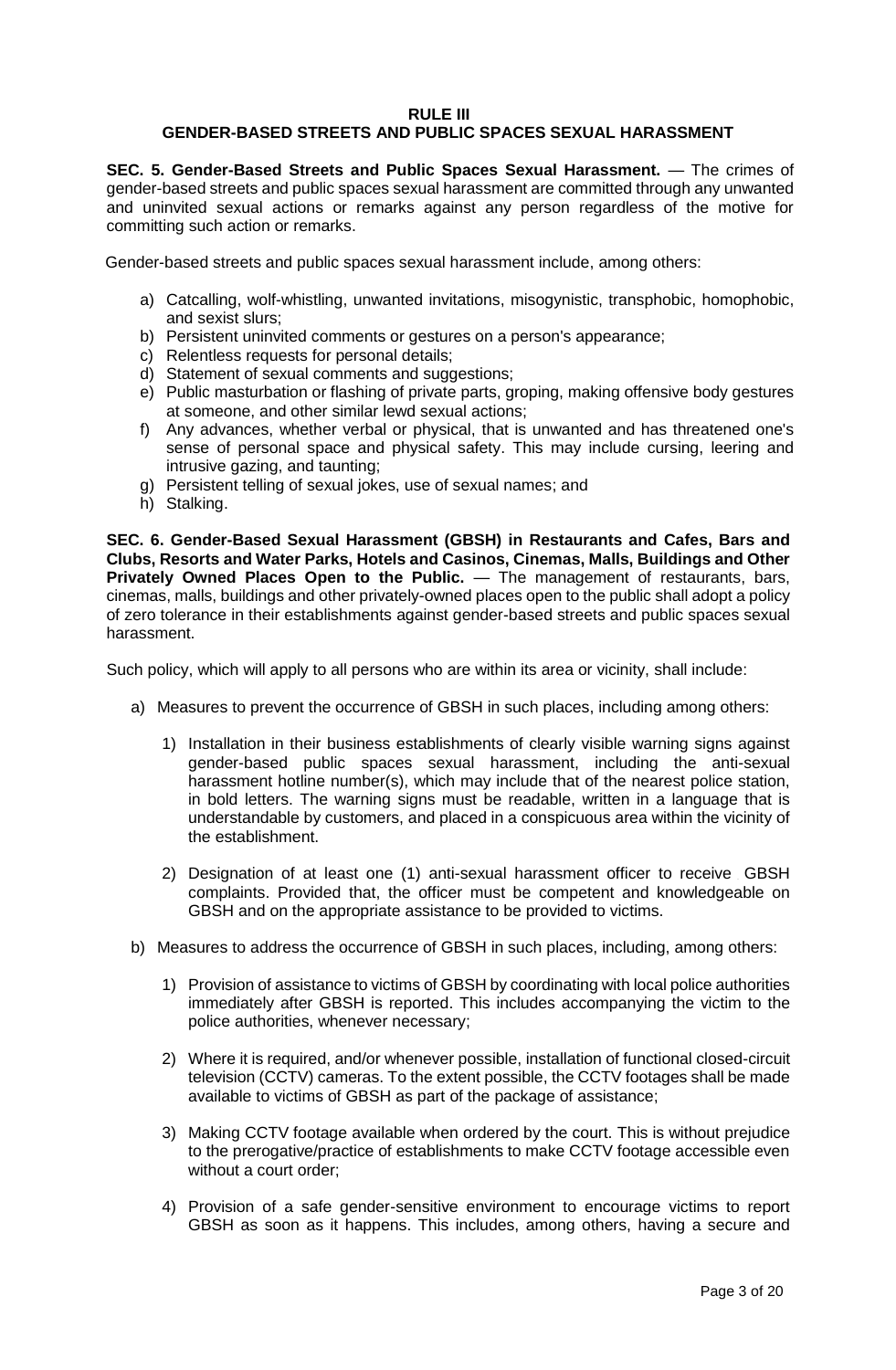private area where the victim can narrate the events of GBSH, and whenever possible, providing an online platform for reporting GBSH incidents;

5) Development of protocols to be followed in cases of GBSH in their establishment. This will include procedures to speedily and effectively address reports and/or complaints of instances of GBSH. The complaint may be made immediately in person or online to the management of these places that are open to the public.

Whenever GBSH happens, a security guard or any person who witnessed the crime may conduct a citizen's arrest and apprehend the perpetrator in accordance with law. The security guards in these places may be deputized to apprehend perpetrators caught in *flagrante delicto* (or in the act of committing a crime) and are required to immediately coordinate with local authorities. Towards this end, the Philippine National Police (PNP) shall issue guidelines on the deputization of security guards.

A citizen's arrest is when any private person may arrest, without need of warrant under the following circumstances:

- a) When, in the presence of the private person, the person to be arrested has committed, is actually committing or is attempting to commit GBSH; and
- b) When GBSH has in fact just been committed, and the private person has personal knowledge of facts indicating that the person to be arrested has committed it.

To ensure that the security guards are knowledgeable on GBSH, awareness of the law will form part of topics or modules for trainings which are conducted before security agencies and security guards may renew their licenses.

**SEC. 7. Gender-Based Sexual Harassment in Public Utility Vehicles (PUV).** — In addition to the penalties in the law, the Land Transportation Office (LTO) may cancel the license of perpetrators found to have committed acts constituting sexual harassment in PUVs, and the Land Transportation Franchising and Regulatory Board (LTFRB) may suspend or revoke the franchise of transportation operators who commit gender-based streets and public spaces sexual harassment acts. GBSH in PUVs where the perpetrator is the driver of the vehicle shall also constitute a breach of contract of carriage, for the purpose of creating a presumption of negligence on the part of the owner or operator of the vehicle in the selection and supervision of employees and rendering the owner or operator solidarily liable for the offenses of the employee.

In cases of GBSH in PUVs, the LTO or the LTFRB may suspend or revoke the use of driver's license after finding of substantial evidence that the perpetrator committed any violation of the law, subject to LTO's own administrative procedure on suspension or revocation or of driver's license.

When a case is filed in the appropriate court, upon finding of guilt, the court may order the cancellation of the perpetrator's license, or revocation or suspension of their franchise. Whereupon, the LTO or the LTFRB, as the case may be, shall order such cancellation, suspension or revocation.

In cases where the court decision did not include such order, the LTO and LTFRB, may, after the filing of an administrative case, and hearing thereof, order such cancellation, suspension, or revocation. The court decision may form part of the evidence which may be presented by the complainant to the LTO or LTFRB.

**SEC. 8. Gender-Based Sexual Harassment in Streets and Public Spaces Committed by Minors.** — In case the offense is committed by a minor, the Department of Social Welfare and Development (DSWD) shall take necessary disciplinary measures and diversion program as provided for under R.A. No. 9344, otherwise known as the "Juvenile Justice and Welfare Act of 2006". The program shall include age-appropriate gender sensitivity training and anti-sexual harassment awareness activities.

The rules and regulations issued to implement R.A. No. 9344 as amended by R.A. No. 10630 shall govern when the offense is committed by a minor.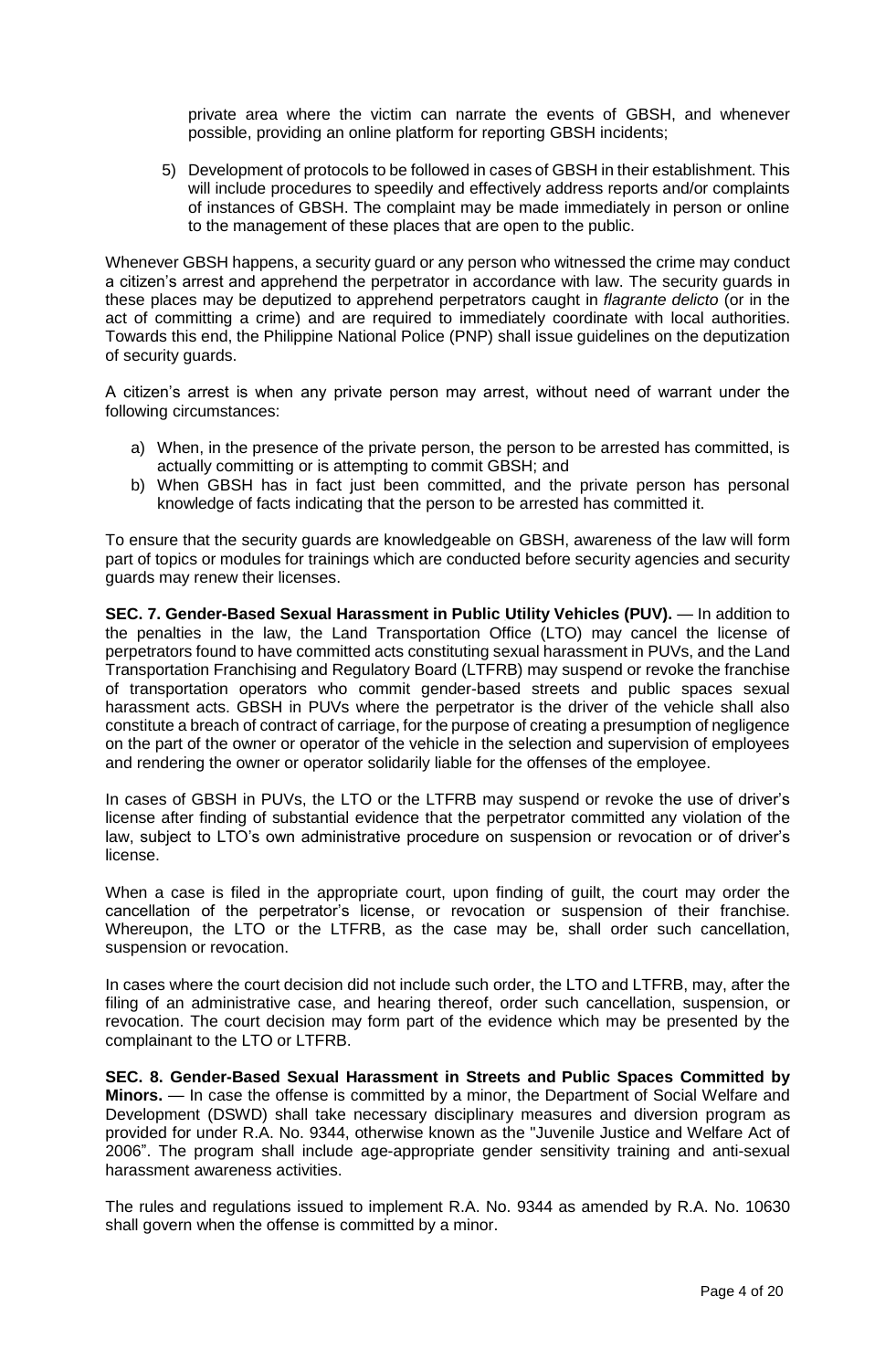**SEC. 9. Duties of Local Government Units (LGUs).** — Local government units (LGUs) shall bear primary responsibility in enforcing the provisions under Article I (Gender-Based Streets and Public Spaces Sexual Harassment) of R.A. No. 11313. LGUs shall have the following duties:

a) Pass an ordinance that shall localize the applicability of the law within sixty (60) days from its effectivity. Such an ordinance shall consider and address the particular circumstances prevalent in their respective jurisdictions.

Ordinances passed pursuant to this law shall, to the extent possible: contain measures that will prevent the occurrence of GBSH such as provision of gender sensitivity training (GST), orientation on the law, creation of offices and appointment of people that will be responsible to address GBSH, including instances falling within the Katarungang Pambarangay system; create measures to efficiently respond to the issue such as clear protocols of reporting and responding to GBSH, and programs to help the victims as well as perpetrators; and ensure that there are mechanisms, people and budget to effectively respond to GBSH. Provided, however, that the passage of an ordinance shall not serve as a prerequisite for the implementation of the law by LGUs. The pendency of proceedings to adopt such local ordinance shall not be construed as a bar for LGUs from implementing the law;

- b) Disseminate or post in conspicuous places a copy of the law and the corresponding ordinance. The LGUs may come up with information, education, and communication (IEC) materials on the law and/or ordinance which may be in their respective local languages;
- c) Provide measures to prevent GBSH in educational institutions, such as information campaigns and anti-sexual harassment seminars;
- d) Discourage GBSH and impose fines on acts of GBSH as defined in the law;
- e) Establish an anti-sexual harassment hotline;

The LGU will ensure that the personnel assigned to attend the hotline are knowledgeable on GBSH and the forms of assistance made available by the LGU. The hotline shall have the following functions, among others:

- 1) Receive and record reports/complaints, and
- 2) Act as a referral mechanism for complainants;
- f) Coordinate with the Department of the Interior and Local Government (DILG) on the implementation of the law;
- g) Establish a referral system for complainants of GBSH in streets and public spaces. This may form part of an existing referral system for complainants of other forms of genderbased violence;
- h) Provide training on the law for the Punong Barangay and members of the Lupong Tagapamayapa in cases covered by the Katarungang Pambarangay system, for traffic enforcers under their jurisdiction, and adopt training modules for concerned LGU personnel down to the barangay level;
- i) Set up Anti-Sexual Harassment (ASH) desks in all barangay, city and municipal halls, preferably staffed by a woman. VAW Desks may also serve as the ASH desks and the same shall be strengthened, following the guidelines to be set by the DILG; and
- j) Create a mechanism for handling and documentation of complaints including those in cases covered by the Katarungang Pambarangay system.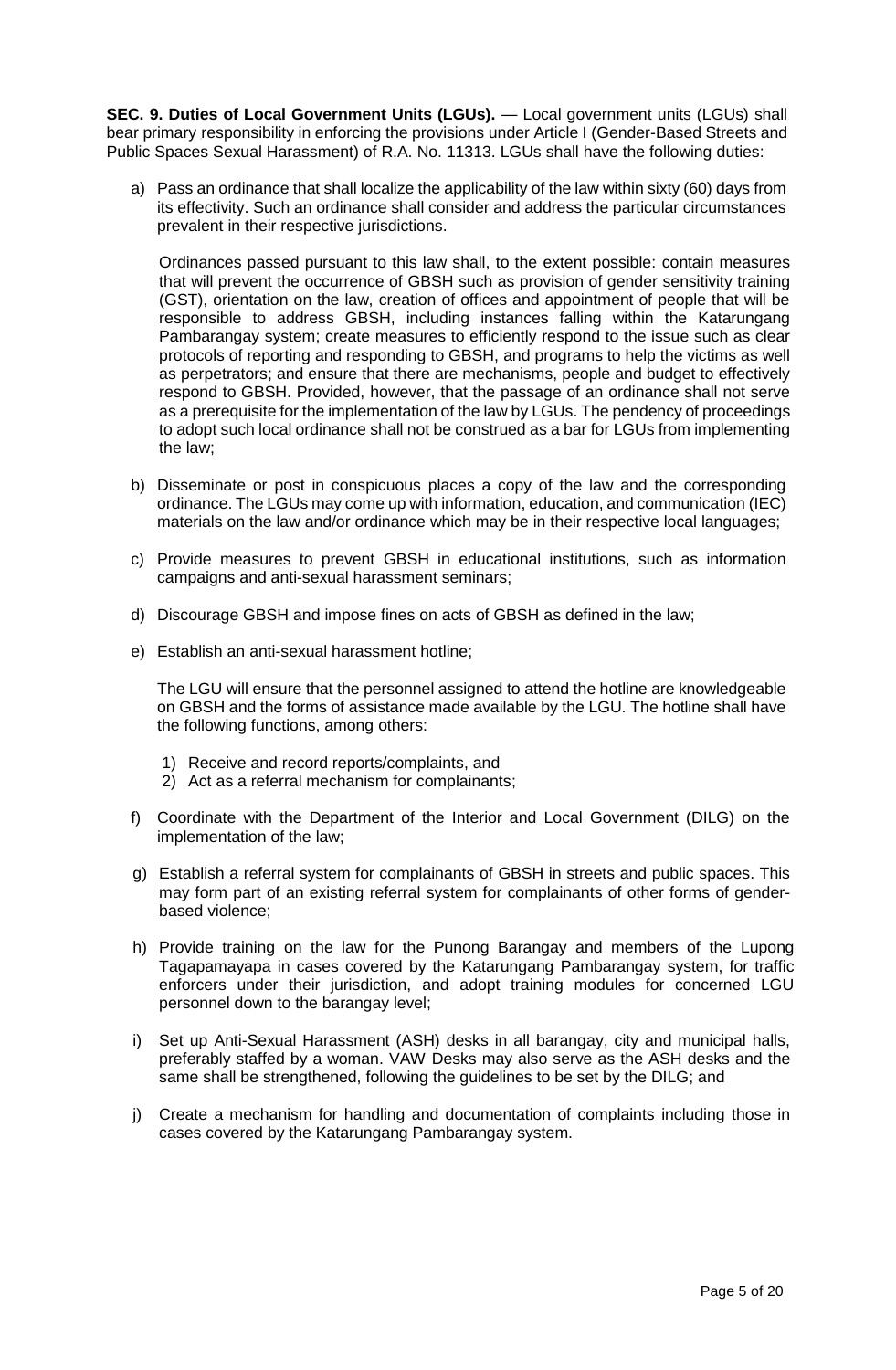**SEC. 10. Role of the DILG.** — The DILG shall ensure the full implementation of R.A. No. 11313 by:

- a) Inspecting LGUs if they have disseminated or posted in conspicuous places a copy of the law and the corresponding ordinance. This may be done through monitoring LGU compliance, and other reportorial mechanisms;
- b) Conducting and disseminating surveys and studies on best practices of LGUs in implementing the law. The DILG shall provide avenues for exchanges of ideas among LGUs concerning their policies on the localization of the law;
- c) Providing capacity-building and training activities to build the capability of local government officials to implement the law in coordination with the Philippine Commission on Women (PCW), the Local Government Academy (LGA) and the Development Academy of the Philippines (DAP); and
- d) Assisting the LGUs in localizing the applicability of the law. The DILG shall lead in the development of guidelines and mechanisms to ensure the effective implementation and monitoring of the law and for such purpose, may consult other relevant agencies and civil society organizations (CSOs). This shall include guidelines on the interface of the law with the Katarungang Pambarangay System and the strengthening of the VAW desk.

**SEC. 11. Implementing Bodies for Gender-Based Sexual Harassment in Streets and Public Spaces.** — To respond to GBSH in streets and public spaces,

a) The Metro Manila Development Authority (MMDA), the local units of the PNP for the provinces, and the Women and Children Protection Desk (WCPD) of the PNP shall have the authority to apprehend perpetrators and enforce the law.

The PNP and MMDA, shall ensure that their Anti-Sexual Harassment Enforcers (ASHE) undergo gender sensitivity training (GST), which shall cover topics, among others, gender, sexual orientation, gender identity, gender expression, sources of gender discrimination, the roles of different institutions in society in perpetuating discrimination, sexual orientation, gender identity, gender expression, the different manifestations of discrimination, including sexual harassment, and the solutions to minimize or eliminate such forms of discrimination.

LGUs may designate their traffic enforcers to respond to GBSH committed in the streets. The LGUs shall ensure that such designated traffic enforcers will undergo GST as mentioned above. In the case of special economic zones, its police shall also be tasked to apprehend perpetrators and the administrators of these areas shall ensure that its police force will undergo GST.

The authority vested on MMDA, local units of PNP, WCPD of PNP and the local traffic enforcers under the preceding paragraphs is suppletory to the authority vested on appropriate persons under existing rules on law enforcement, apprehension, and arrest.

- b) The MMDA and the PNP shall deputize its enforcers to be Anti-Sexual Harassment Enforcers (ASHE). The ASHE shall:
	- 1) Receive complaints on the street;
	- 2) Immediately apprehend a perpetrator if caught in *flagrante delicto* or in the act of committing the crime;
	- 3) Immediately bring the perpetrator to the nearest PNP station; and
	- 4) Together with the Women's and Children's Desk of PNP stations, keep a ledger of perpetrators who have committed acts prohibited under the law for purposes of determining if a perpetrator is a first-time, second-time or third-time offender. The Women's and Children Desk shall forward its records to the Women and Children Protection Center (PNP WCPC).
- c) The DILG shall ensure that all local government bodies expedite the receipt and processing of complaints by setting up an Anti-Sexual Harassment Desk in all barangays,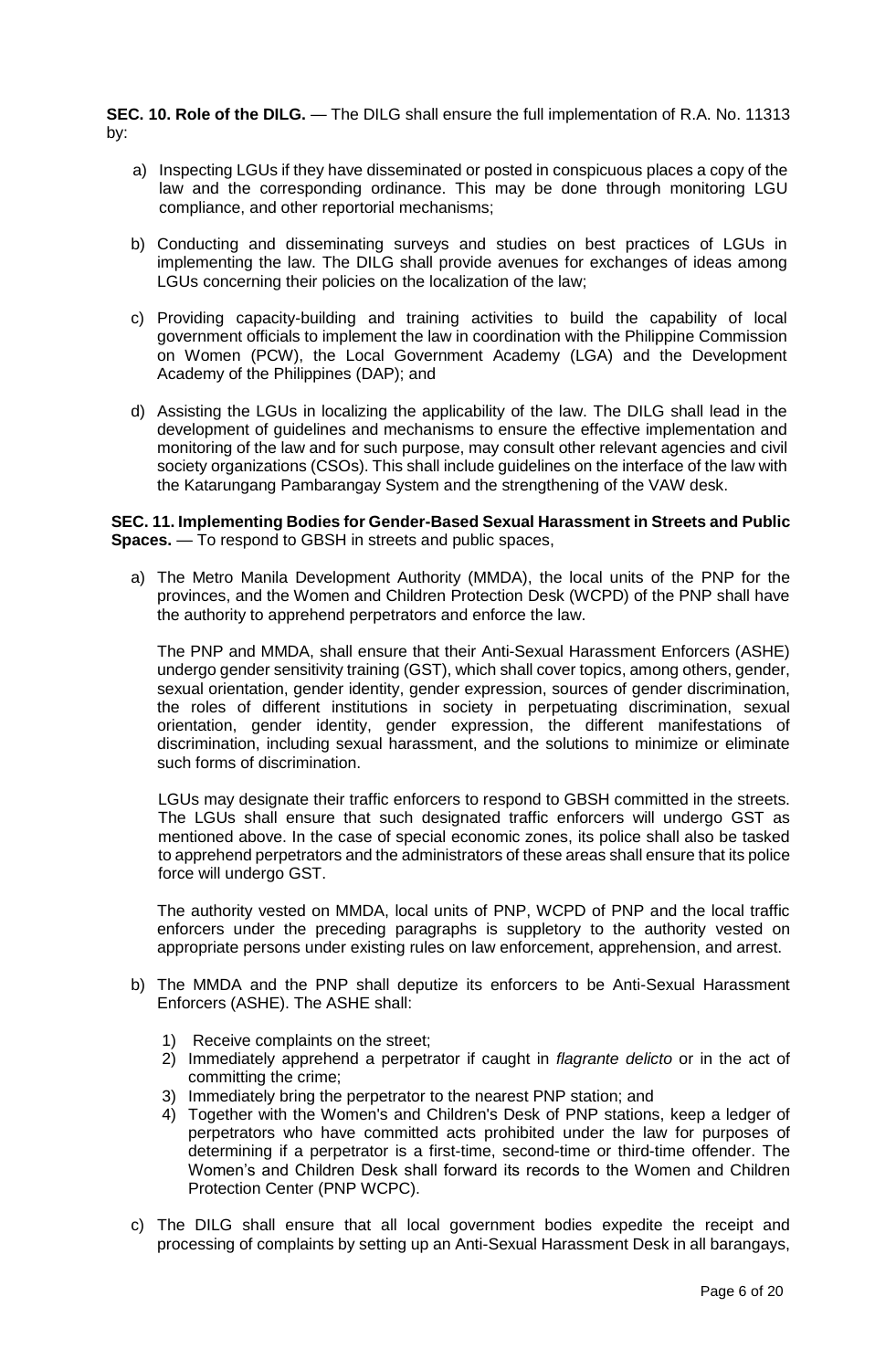municipal and city halls and to ensure the set-up of CCTVs in major roads, alleys and sidewalks in their respective areas to aid in the filing of cases and gathering of evidence. Every city and municipality shall set-up an anti-sexual harassment desk and ensure the assignment of a person-in-charge thereof.

d) The DILG and the DSWD in coordination with the Department of Health (DOH) and the PCW shall coordinate if necessary to ensure that LGUs facilitate the access of victims to proper psychological counseling support services and other services, in consonance with R.A. No. 11036 or the Philippine Mental Health Law. For this purpose, the LGUs may tap other service providers.

#### **SEC. 12. Specific Acts and Penalties for Gender-Based Sexual Harassment in Streets and Public Spaces.** — Per Section 11 of the law, the following acts shall be penalized as follows:

- a) For acts such as cursing, wolf-whistling, catcalling, leering and intrusive gazing. taunting, cursing, unwanted invitations, misogynistic, transphobic, homophobic, and sexist slurs, persistent unwanted comments on one's appearance, relentless requests for one's personal details such as name, contact and social media details or destination, the use of words, gestures or actions that ridicule on the basis of sex, gender or sexual orientation, identity and/or expression including sexist, homophobic, and transphobic statements and slurs, the persistent telling of sexual jokes, use of sexual names, comments and demands, and any statement that has made an invasion on a person's personal space or threatens the person's sense of personal safety.
	- 1) The first offense shall be punished by a fine of One thousand pesos (P 1,000.00) and community service of twelve (12) hours inclusive of attendance to a Gender Sensitivity Seminar to be conducted by the PNP in coordination with the LGU and the PCW. The PNP shall issue the certificate of completion of community service;
	- 2) The second offense shall be punished by *arresto menor* (6 to 10 days) or a fine of Three thousand pesos (P3,000.00);
	- 3) The third offense shall be punished by *arresto menor* (11 to 30 days) and a fine of Ten thousand pesos (P10, 000.00).
- b) For acts such as making offensive body gestures at someone, and exposing private parts for the sexual gratification of the perpetrator with the effect of demeaning, harassing, threatening or intimidating the offended party including flashing of private parts, public masturbation, groping, and similar lewd sexual actions.
	- 1) The first offense shall be punished by a fine of Ten thousand pesos (P 10,000.00) and community service of twelve (12) hours inclusive of attendance to a Gender Sensitivity Seminar, to be conducted by the PNP in coordination with the LGU and the PCW. The PNP shall issue the certificate of completion of community service;
	- 2) The second offense shall be punished by *arresto menor* (11 to 30 days) or a fine of Fifteen thousand pesos (P15,000.00);
	- 3) The third offense shall be punished by *arresto mayor* (1 month and 1 day to 6 months) and a fine of Twenty thousand pesos (P20,000.00).
- c) For acts such as stalking, and any of the acts mentioned in Section 11, paragraphs (a) and (b), when accompanied by touching, pinching or brushing against the body of the offended person; or any touching, pinching, or brushing against the genitalia, face, arms, anus, groin, breasts, inner thighs, face, buttocks or any part of the victim's body even when not accompanied by acts mentioned in Section 11, paragraphs (a) and (b).
	- 1) The first offense shall be punished by *arresto menor* (11 to 30 days) or a fine of Thirty thousand pesos (P30,000.00), provided that it includes attendance in a Gender Sensitivity Seminar, to be conducted by the PNP in coordination with the LGU and the PCW. The PNP shall issue the certificate of completion of community service;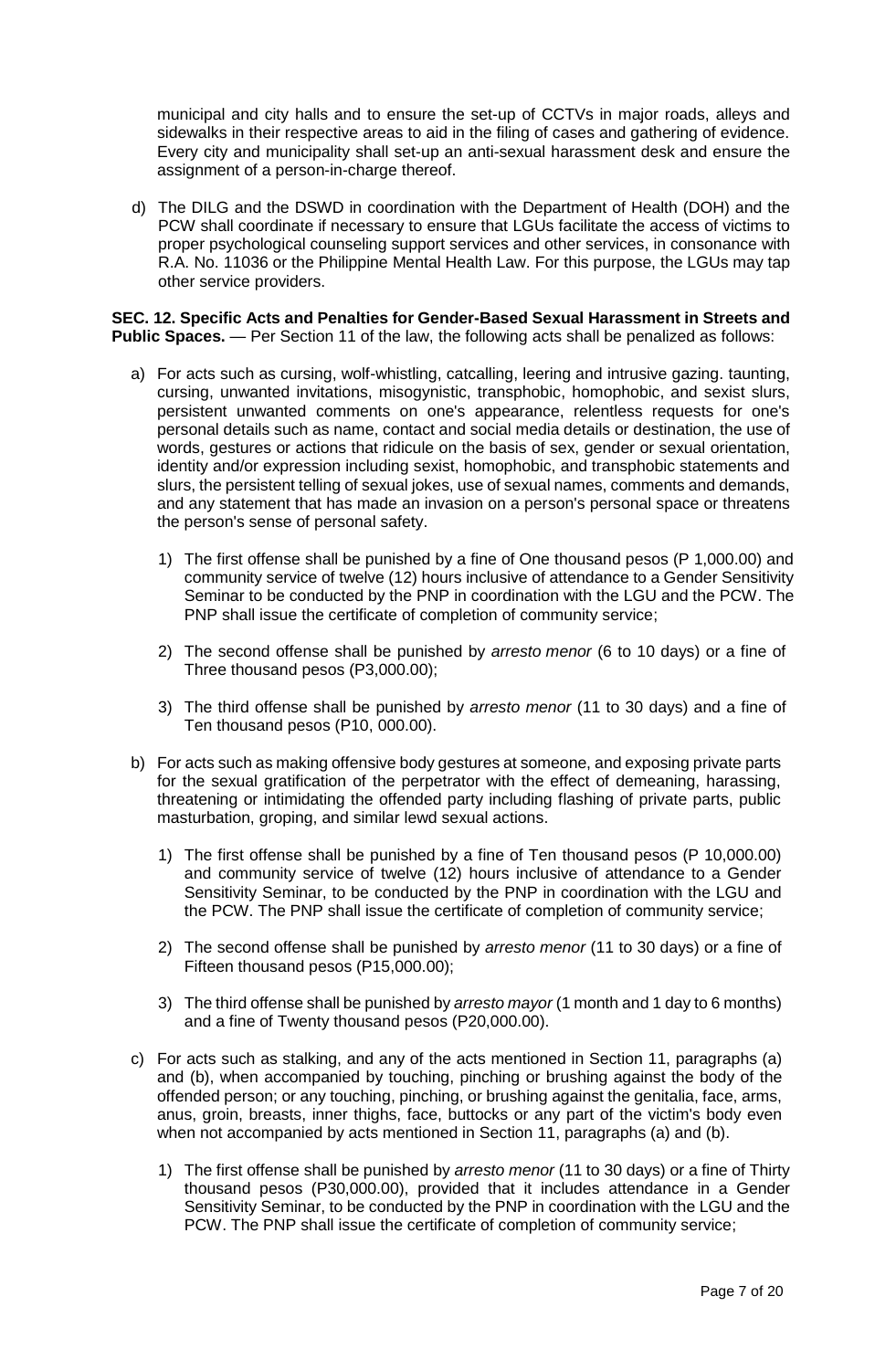- 2) The second offense shall be punished by *arresto mayor* (1 month and 1 day to 6 months) or a fine of Fifty thousand pesos (P 50,000.00);
- 3) The third offense shall be punished by *arresto mayor* in its maximum period or a fine of One hundred thousand pesos (P100,000.00).

## **RULE IV GENDER-BASED ONLINE SEXUAL HARASSMENT**

**SEC. 13. Gender-Based Online Sexual Harassment.** — Gender-based online sexual harassment includes acts that use information and communications technology in terrorizing and intimidating victims through:

- a) Physical, psychological, and emotional threats, unwanted sexual misogynistic, transphobic, homophobic and sexist remarks and comments online whether publicly or through direct and private messages;
- b) Invasion of the victim's privacy through cyberstalking and incessant messaging;
- c) Uploading and sharing without the consent of the victim any form of media that contains photos, voice, or video with sexual content;
- d) Any unauthorized recording and sharing of any of the victim's photos, videos or any information online;
- e) Impersonating identities of victims online or posting lies about victims to harm their reputation; or
- f) Filing false abuse reports to online platforms to silence victims.

**SEC. 14. Implementing Bodies for Gender-Based Online Sexual Harassment.** — For genderbased online sexual harassment, the PNP Anti-Cybercrime Group (PNP ACG) as the national operational support unit of the PNP primarily responsible for the implementation of pertinent Philippine laws on cybercrime, shall receive complaints of gender-based online sexual harassment, develop an online mechanism for reporting real-time gender-based online sexual harassment acts and apprehend perpetrators.

The Department of Justice (DOJ) shall lead in the development of protocols and standards of gathering evidence and case build-up.

The Cybercrime Investigation and Coordinating Center (CICC) of the DICT shall coordinate with the PNP ACG, National Telecommunications Commission (NTC), National Privacy Commission (NPC) and other relevant agencies to prepare appropriate and effective measures to monitor and penalize gender-based online sexual harassment, including:

- a) The development of a monitoring and evaluation system, including a database for genderbased online sexual harassment, tools, and/or process to see whether the law is effectively being implemented.
- b) The recommendation of policies, law, issuances, and measures for the effective implementation and enforcement of the provisions of gender-based online sexual harassment, based, among others, on the results of the monitoring and evaluation.

The CICC may, whenever necessary, submit a report on the above-enumerated measures to the Oversight Body.

All agencies involved in receiving complaints, case build-up, and implementation of penalties shall at all times ensure confidentiality, privacy, and security of the victim.

**SEC. 15. Procedure for Filing Cases of Gender-Based Online Sexual Harassment.** — The DOJ, PNP, and NBI shall develop procedures and protocols for receiving complaints and addressing gender-based online sexual harassment, including preliminary measures to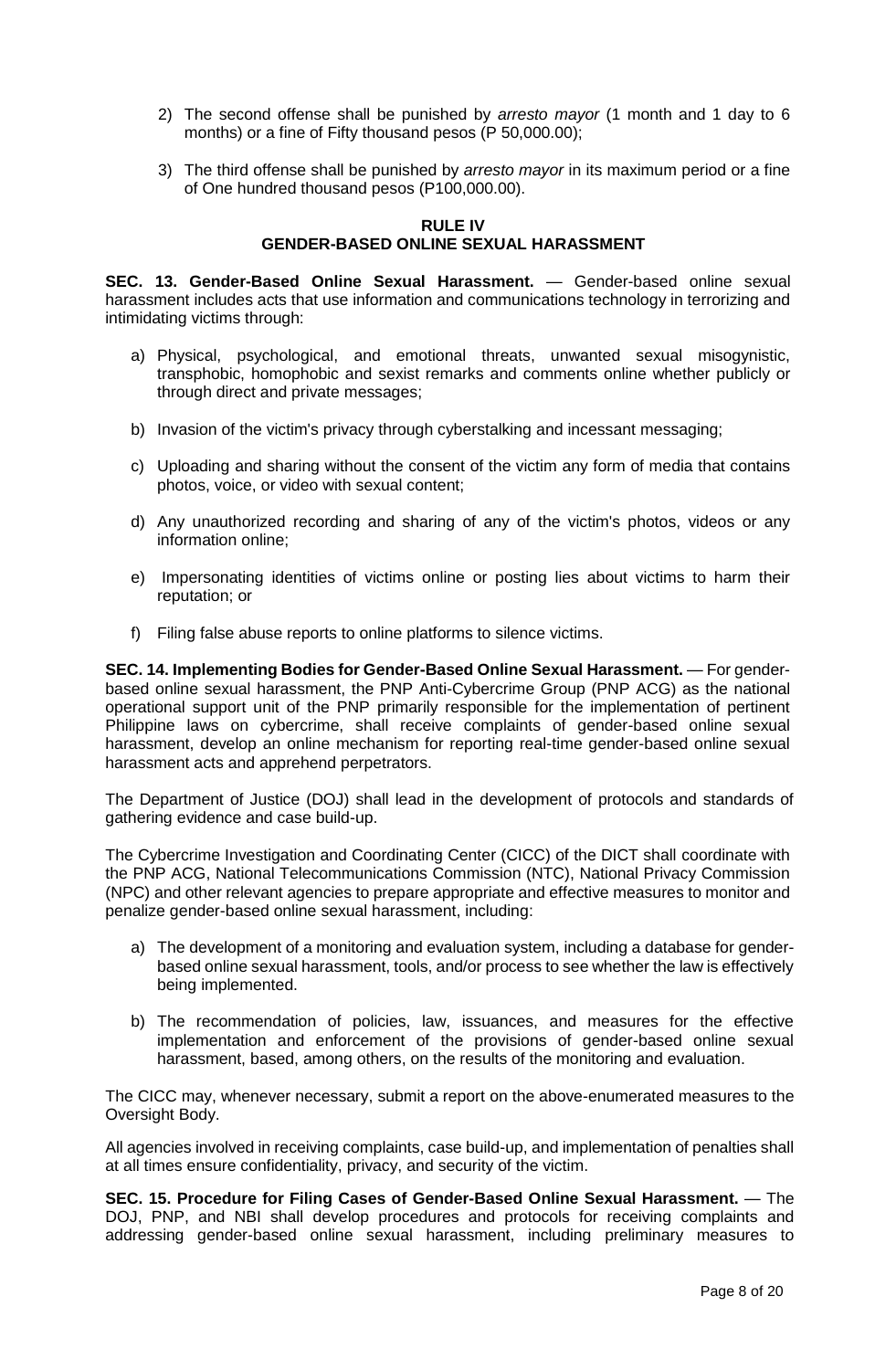immediately address reports of Gender-Based Online Sexual Harassment, within one hundred fifty (150) days from the effectivity of these rules.

**SEC. 16. Penalties for Gender-Based Online Sexual Harassment.** — The penalty of *prision correccional* in its medium period or a fine of not less than One hundred thousand pesos (P100,000.00) but not more than Five hundred thousand pesos (P500,000.00), or both, at the discretion of the court shall be imposed upon any person found guilty of any gender-based online sexual harassment.

If the perpetrator is a juridical person, its license or franchise shall be automatically deemed revoked, and the persons liable shall be the officers thereof, including the editor or reporter in the case of print media, and the station manager, editor and broadcaster in the case of broadcast media. An alien who commits gender-based online sexual harassment shall be subject to deportation proceedings after serving sentence and payment of fines.

Exemption to acts constitutive and penalized as gender-based online sexual harassment are authorized written orders of the court for any peace officer to use online records or any copy thereof as evidence in any civil, criminal investigation or trial of the crime: Provided, That such written order shall only be issued or granted upon written application and the examination under oath or affirmation of the applicant and the witnesses may produce, and upon showing that there are reasonable grounds to believe that gender-based online sexual harassment has been committed or is about to be committed, and that the evidence to be obtained is essential to the conviction of any person for, or to the solution or prevention of such crime.

Any record, photo or video or copy thereof of any person that is in violation of the preceding sections shall not be admissible in evidence in any judicial, quasi-judicial, legislative or administrative hearing or investigation.

#### **RULE V QUALIFIED GENDER-BASED STREETS, PUBLIC SPACES AND ONLINE SEXUAL HARASSMENT**

**SEC. 17. Qualified Gender-Based Streets, Public Spaces and Online Sexual Harassment.** — The penalty next higher in degree will be applied in the following cases:

- a) If the act takes place in a common carrier or PUV including, but not limited to, jeepneys, taxis, tricycles, or app-based transport network vehicle services, where the perpetrator is the driver of the vehicle and the offended party is a passenger;
- b) If the offended party is a minor, a senior citizen, or a person with disability (PWD), or a breastfeeding mother nursing her child;
- c) If the offended party is diagnosed with a mental condition tending to impair consent;
- d) If the perpetrator is a member of the uniformed services, such as the PNP and the Armed Forces of the Philippines (AFP), and the act was perpetrated while the perpetrator was in uniform. For the purposes of these rules, persons who belong to reserve units of the AFP are considered to be members of the uniformed services only when they are undergoing active duty training or are mobilized upon order of the President;
- e) If the act takes place in the premises of a government agency offering frontline services to the public and the perpetrator is a government employee.

## **RULE VI GENDER-BASED SEXUAL HARASSMENT IN THE WORKPLACE**

**SEC. 18. Gender-Based Sexual Harassment in the Workplace.** — The crime of GBSH in the workplace includes the following:

a) An act or series of acts involving any unwelcome sexual advances, requests or demand for sexual favors or any act of sexual nature, whether done verbally, physically or through the use of technology such as text messaging or electronic mail or through any other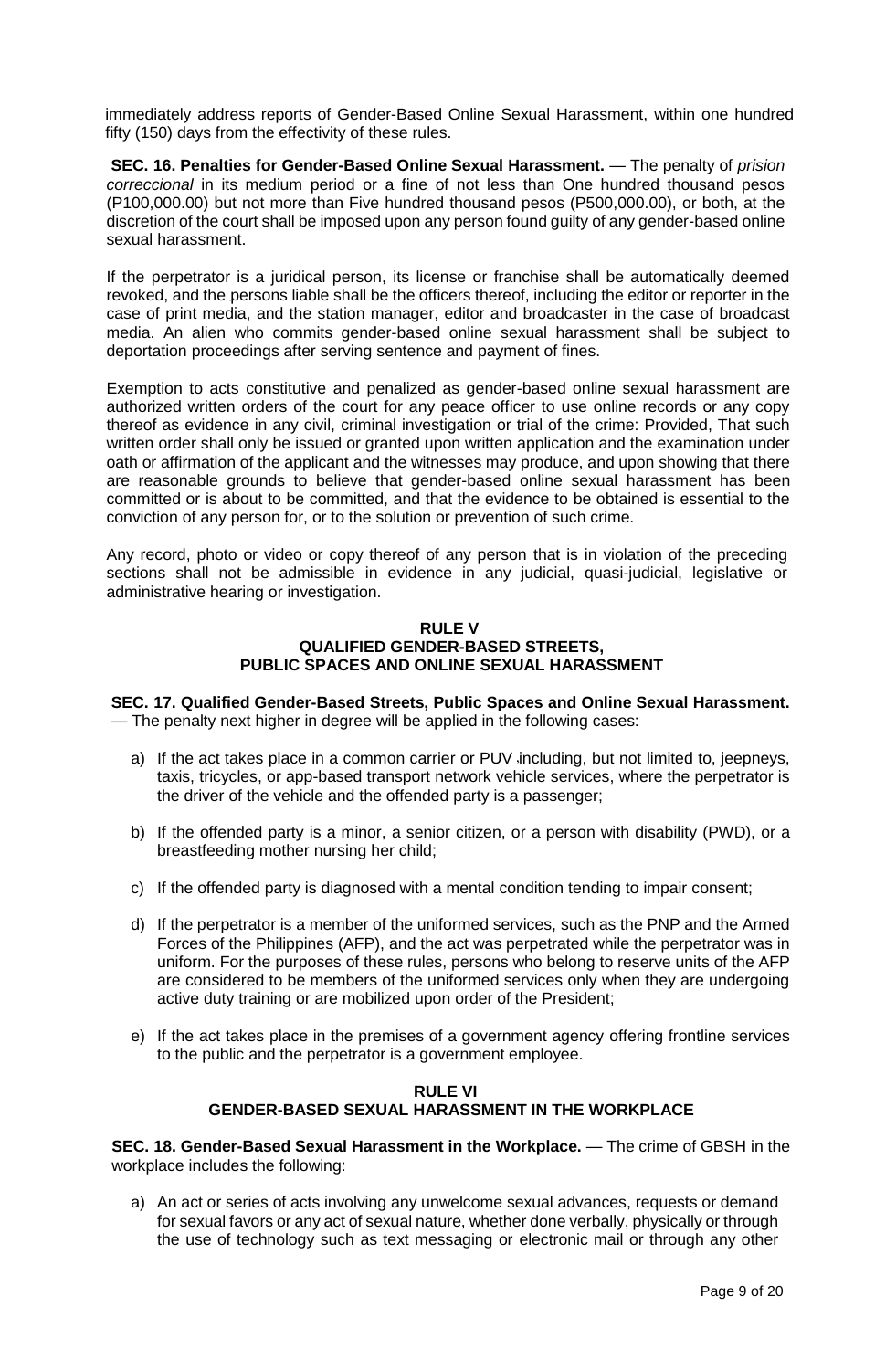forms of information and communication systems, that has or could have a detrimental effect on the conditions of an individual's employment or education, job performance or opportunities;

- b) A conduct of sexual nature and other conduct-based on sex affecting the dignity of a person, which is unwelcome, unreasonable, and offensive to the recipient, whether done verbally, physically or through the use of technology such as text messaging or electronic mail or through any other forms of information and communication systems;
- c) A conduct that is unwelcome and pervasive and creates an intimidating, hostile or humiliating environment for the recipient.

GBSH in the workplace may also be committed between peers, and by a subordinate to a superior officer.

Workplaces include all sites, locations, spaces, where work is being undertaken by an employee within or outside the premises of the usual place of business of the employer.

**SEC. 19. Duties of Employers.** — Employers or other persons of authority, influence or moral ascendancy in a workplace shall have the duty to prevent, deter, or punish the performance of acts of GBSH in the workplace. Towards this end, the employer or person of authority, influence or moral ascendancy shall:

a) Disseminate or post in a conspicuous place a copy of the law to all persons in the workplace.

Dissemination of the law may be done through, among others:

- 1) Sending copies of the law and its rules through official notices or means of communications to heads of different departments, bureaus, offices, units or such subdivisions in a workplace for proper information of their members;
- 2) Posting a copy of the law and its rules online or in the official website of the workplace;
- 3) Conducting orientations on the law and its rules and providing its employees with copies in print or electronic form as well as preparing information materials such as primers, frequently asked questions and the like.

Copies of the law and its rules should always be posted in workplace areas that are easily visible to employees, especially in areas where they usually congregate;

b) Provide measures to prevent GBSH in the workplace, such as the conduct of anti-sexual harassment seminars, which shall be provided to all employees, regardless of rank and status.

Trainings on gender sensitivity, orientations on gender-based violence, and other relevant topics may also be conducted, in addition to the conduct of anti-sexual harassment seminars. Such trainings and orientations, when conducted, should form part of their staff development and basic knowledge of employees;

- c) Create an independent internal mechanism or a Committee on Decorum and Investigation (CODI) to investigate and address complaints of GBSH which shall carry out such functions as stated under Section 17(c) of the law and as further outlined in Sec. 33 of these rules;
- d) Develop and disseminate, in consultation with all persons in the workplace, including employees or their representatives and union, if any, a code of conduct or workplace policy which shall:
	- 1) Expressly reiterate the prohibition on GBSH;
	- 2) Describe the procedures of the internal mechanism created under Section 17(c) of the law; and
	- 3) Set administrative penalties.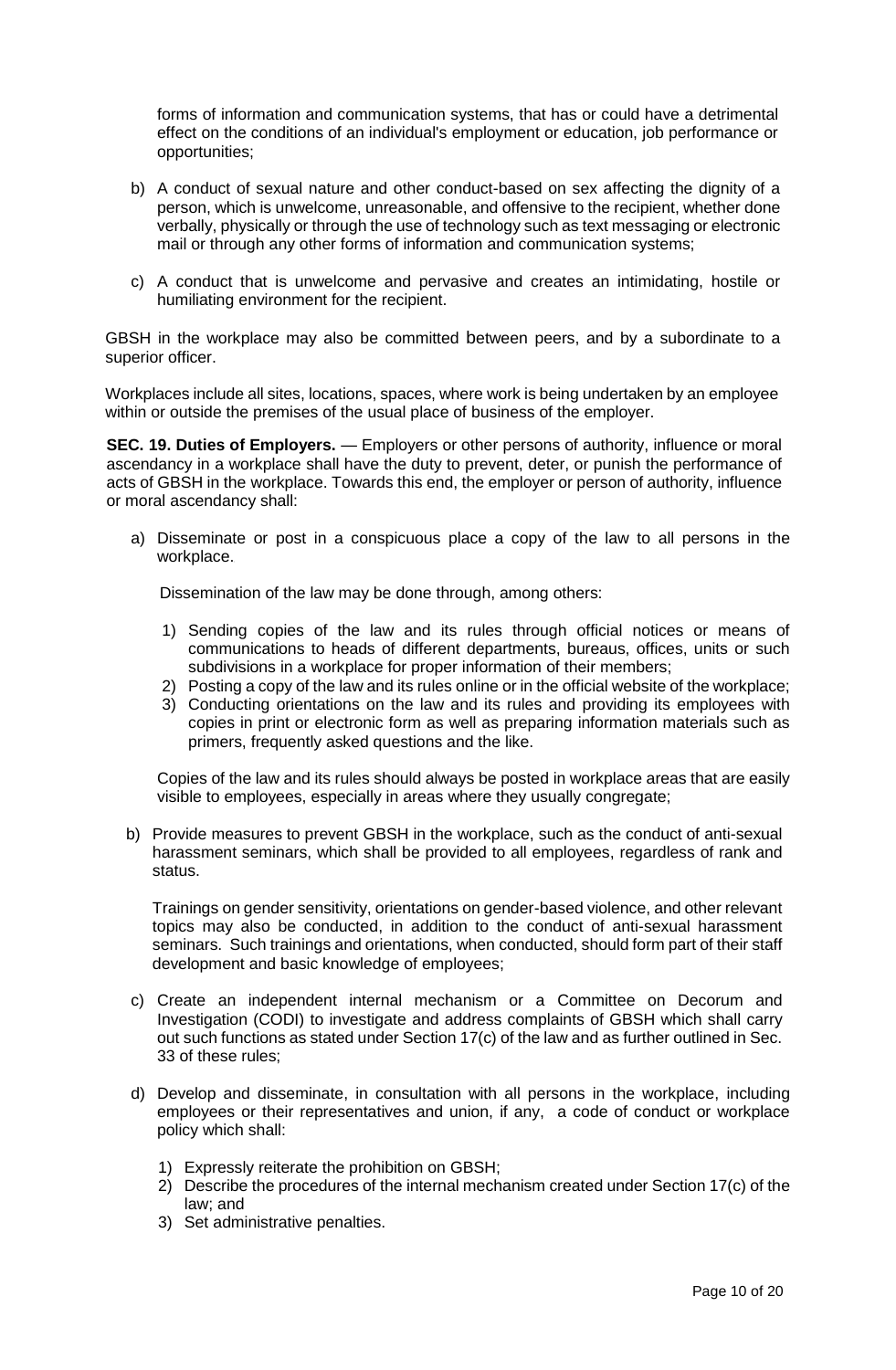In case of non-compliance in the public sector by the employer of their duties, an employee may file an administrative complaint with the Civil Service Commission (CSC).

In case the employer is a presidential appointee, elective official or official of the AFP, an administrative complaint may be filed with appropriate offices with such jurisdictions, such as the Office of the President or Office of the Ombudsman.

Compliance of employers of the duties as provided herein shall form part of the enforcement function of the Department of Labor and Employment (DOLE). Non-compliance with these duties shall also be reported to the DOLE. The latter shall conduct the inspection and require compliance in accordance with existing rules and regulations.

If the act was committed while the employee is in the workplace by a person other than those enumerated in Section 19 of these rules, the employer shall ensure that assistance is given to the employee, as mandated in the company's policies, and supervised by the CODI and/or Human Resources.

**SEC. 20. Support for Workers in the Informal Economy.** — Within sixty (60) days from the effectivity of these rules, the DOLE, in coordination with concerned agencies, shall develop guidelines on the provision of appropriate mechanisms and interventions, including redress mechanisms, for employees covered by R.A. No. 10361 or the Kasambahay Law, those employed in the informal economy and those employed in establishments where there are only ten or fewer employees.

**SEC. 21. Duties of Employees and Co-Workers**. — Employees and co-workers shall have the duty to:

- a) Refrain from committing acts of GBSH;
- b) Discourage the conduct of GBSH in the workplace;
- c) Provide emotional or social support to fellow employees, co-workers, colleagues or peers who are victims of GBSH; and
- d) Report acts of GBSH witnessed in the workplace. Reports may be made by any person to the employer or any agent of the employer. A report may be anonymous and, unless made by the victim in her/his own name, shall not constitute a formal complaint. Any such report shall constitute sufficient notice to the employer who shall thereafter verify and refer the matter to the CODI. An employee may choose to report directly to the CODI, in which case the CODI guidelines and procedures shall be observed

The failure of the employer to act on reports may make the employer liable under Section 19 (b) of the law.

The failure of the CODI to act on reports shall be subject to the penalties in the Code of Conduct to be developed in accordance with Section 32 of these rules.

**SEC. 22. Liability of Employers.** — In addition to liabilities for committing acts of GBSH, employers may also be held responsible for:

- a) Non-implementation of their duties under Section 17 of the law, as provided in penal provisions;
- b) Not taking action on reported acts of GBSH committed in the workplace.

Any person who violates subsection (a) of this section, shall upon conviction, be penalized with a fine of not less than Five thousand pesos (P5,000.00) nor more than Ten thousand pesos (P10,000.00).

Any person who violates subsection (b) of this section, shall upon conviction, be penalized with a fine of not less than Ten thousand pesos (P10,000.00) nor more than Fifteen thousand pesos (P15,000.00).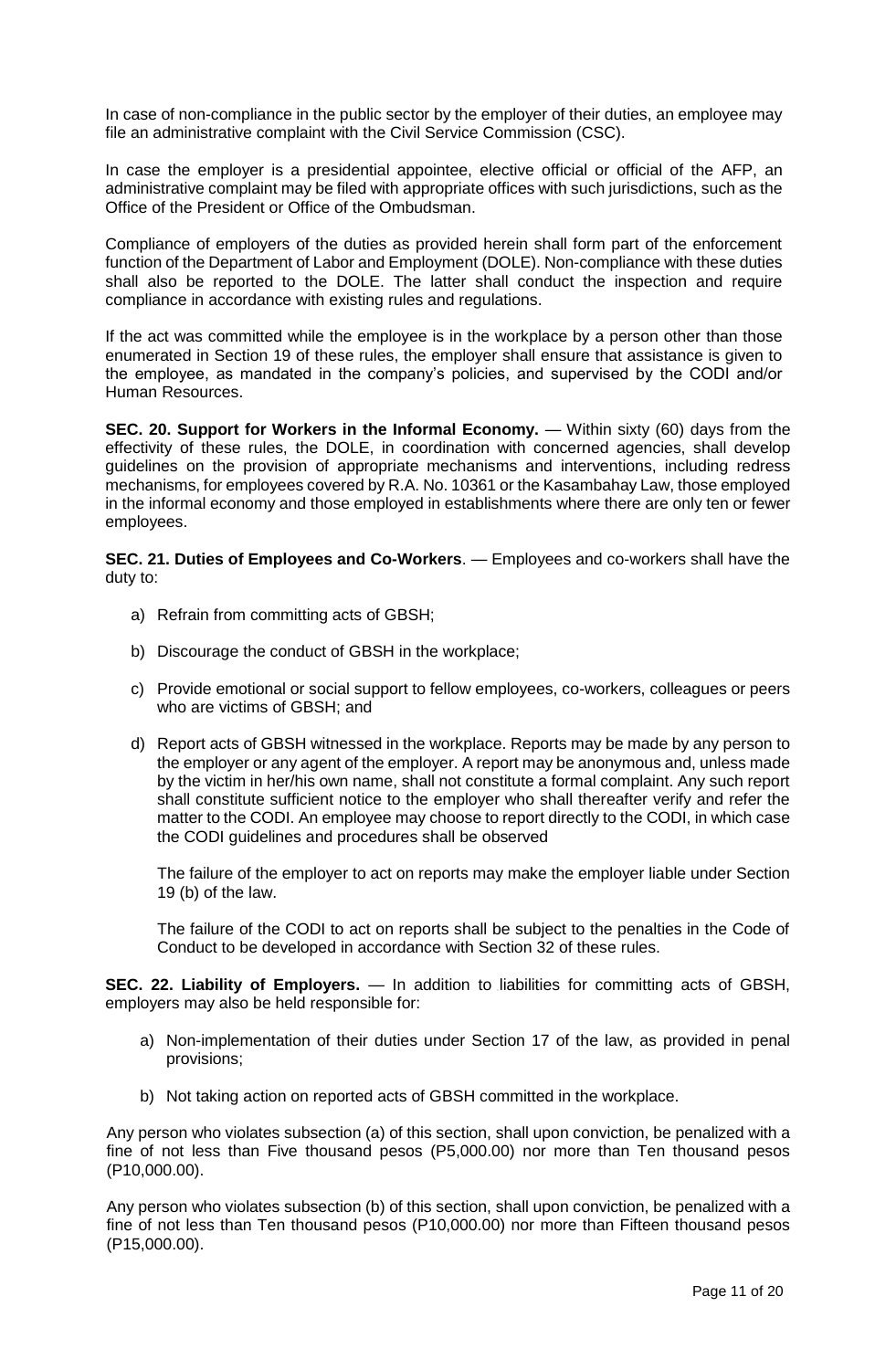**SEC. 23. Independent Action for Damages.** — Nothing shall preclude the victim of work-related GBSH from instituting a separate and independent action for damages and other affirmative relief.

**SEC 24. Routine Inspection.** — The DOLE for the private sector and the CSC for the public sector shall conduct yearly spontaneous, random, and unannounced inspections to ensure compliance of employers and employees in accordance with their rules on inspection and their obligations under the law.

## **RULE VII GENDER-BASED SEXUAL HARASSMENT IN EDUCATIONAL AND TRAINING INSTITUTIONS**

## **SEC. 25. Gender-Based Sexual Harassment in Educational and Training Institutions.** —

1. Designation of office or person to receive complaints. All educational and training institutions, whether public or private, shall designate an *officer-in-charge* to receive complaints regarding violations of the law, and shall ensure that the victims are provided with a gender-sensitive environment that is both respectful to the victims' needs and conducive to truth-telling.

Towards this end, educational and training institutions shall:

a) Assign an office or a person that must be readily accessible to receive complaints on GBSH. The educational and training institutions shall ensure that received complaints are processed in a manner that is most efficient and convenient to the complainant. The officer-in-charge shall also determine, upon receipt of the complaint, if the offended party needs immediate assistance, such as counseling, and/or medical services, and the same shall, to the extent possible, be provided, should the complainant choose to avail of such. The complaints shall be forwarded to the CODI within forty-eight (48) hours from receipt therefrom.

The office or the person assigned to receive complaints shall be knowledgeable about gender, gender-based violence such as sexual harassment, mental health, counselling, and other relevant knowledge and skills in handling the subject cases. The task will be part of the usual assignment of the office or the person, and will be included in the determination of salaries and benefits, if applicable, and, the performance shall be part of any regular work-related assessments.

b) Ensure confidentiality in the process of accepting the complaint. The area where the offended party may stay to receive counseling or narrate the incident shall be comfortable and safe, keeping in mind the privacy and general well-being of the offended party.

For purposes of these rules, educational and training institutions include those that offer courses or programs online, alternative learning systems and other non-conventional forms of higher education. Government agencies with educational or training academies either for its employees or for the public are also covered by these rules. These rules shall also cover educational and training institutions with their own charter, or those created by law.

Students refer to those enrolled full-time or part-time in regular courses or short-term and special training offered by the educational or training institutions.

Notwithstanding this provision, an offended party may directly file a complaint with the CODI.

2. Within one hundred fifty (150) days from the effectivity of these rules, every education and training institution must adopt and publish grievance procedures to facilitate the filing of complaints by students, staff and faculty members as provided in Section 21 of the law. The pendency of the adoption or absence of such grievance procedures shall not prevent the educational and training institution from immediately addressing GBSH based on the law and these rules.

Even if an individual does not want to file a complaint or does not request that the school take any action on behalf of a student, staff, or faculty member and school authorities have knowledge or reasonably know about a possible or impending act of GBSH or sexual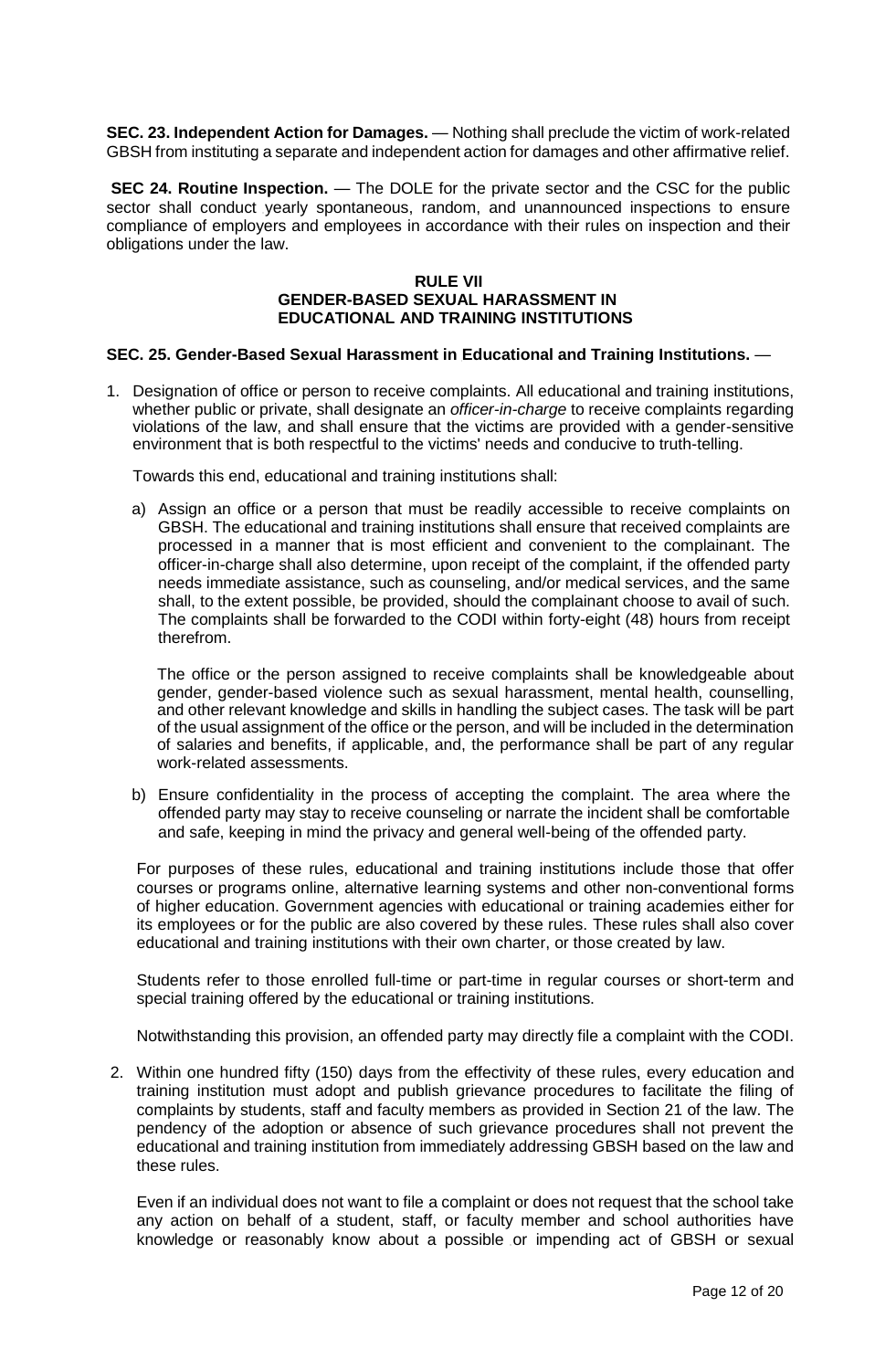violence, the school should promptly investigate to determine the veracity of such information or knowledge and the circumstances under which the act of GBSH or sexual violence were committed, and take appropriate steps to resolve the situation. If a school knows or reasonably should know about acts of GBSH or sexual violence could have been committed that creates a hostile environment, the school must take immediate action to eliminate the same acts, prevent their recurrence, and address their effects. This shall include the conduct of an investigation, on its own initiative, and referral of offended party for appropriate psychosocial or medical services.

Once a perpetrator is found guilty by the CODI, the educational institution may reserve the right to strip the diploma from the perpetrator or issue an expulsion order.

The Commission on Higher Education (CHED), Department of Education (DepEd), Technical Education and Skills Development Authority (TESDA), and other agencies or offices with attached training institutions shall formulate the guidelines to effectively implement this penalty. Provided, that the perpetrator covered in this section refers to students who were currently enrolled in the school or training institution at the time of the commission of the crime complained of.

The CODI of educational and training institutions shall address GBSH and online sexual harassment in accordance with the rules and procedures contained in their CODI manual. Provided, that, the CODI manual shall conform to the provisions required under the law and its rules.

In all instances, the confidentiality of the proceeding shall be protected. Notwithstanding the prompt obligation of the school to investigate, it shall respect the privacy of the victim and exert efforts to determine the readiness and willingness to pursue a case against the perpetrator. In the event that the victim decides to go to court, it shall be incumbent upon the educational and training institutions to make the proper referral for legal assistance.

1. Support Parties Involved in GBSH-Related Court Proceedings. When a case is brought before the appropriate courts, educational and training institutions shall give due consideration to parties involved in court proceedings with respect to school or work requirements, such as excusing their absences from classes when they need to attend court hearings.

**SEC. 26. Who Can Commit Gender-Based Sexual Harassment in Educational and Training Institutions.** — GBSH may be committed by principals, school heads, teachers, instructors, professors, coaches, trainers, or any person who has authority, influence or moral ascendancy over another, students, and trainees.

**SEC. 27. Duties of School Heads and Heads of Training Institutions.** — School heads and heads of training institutions shall have the following duties:

a) Disseminate or post a copy of the law in a conspicuous place in the educational or training institution;

Dissemination of the law may be done through, among others:

- 1) Sending copies of the law and its Rules through official notices or means of communications among heads of different departments, bureaus, offices, units or such subdivisions in an educational or training institution for proper information to members;
- 2) Posting a copy of the law and its Rules online or in the official website of the educational or training institution;
- 3) Conducting orientation on the law and providing copies in print or electronically, as well as preparing information materials such as primers, frequently asked questions, and the like.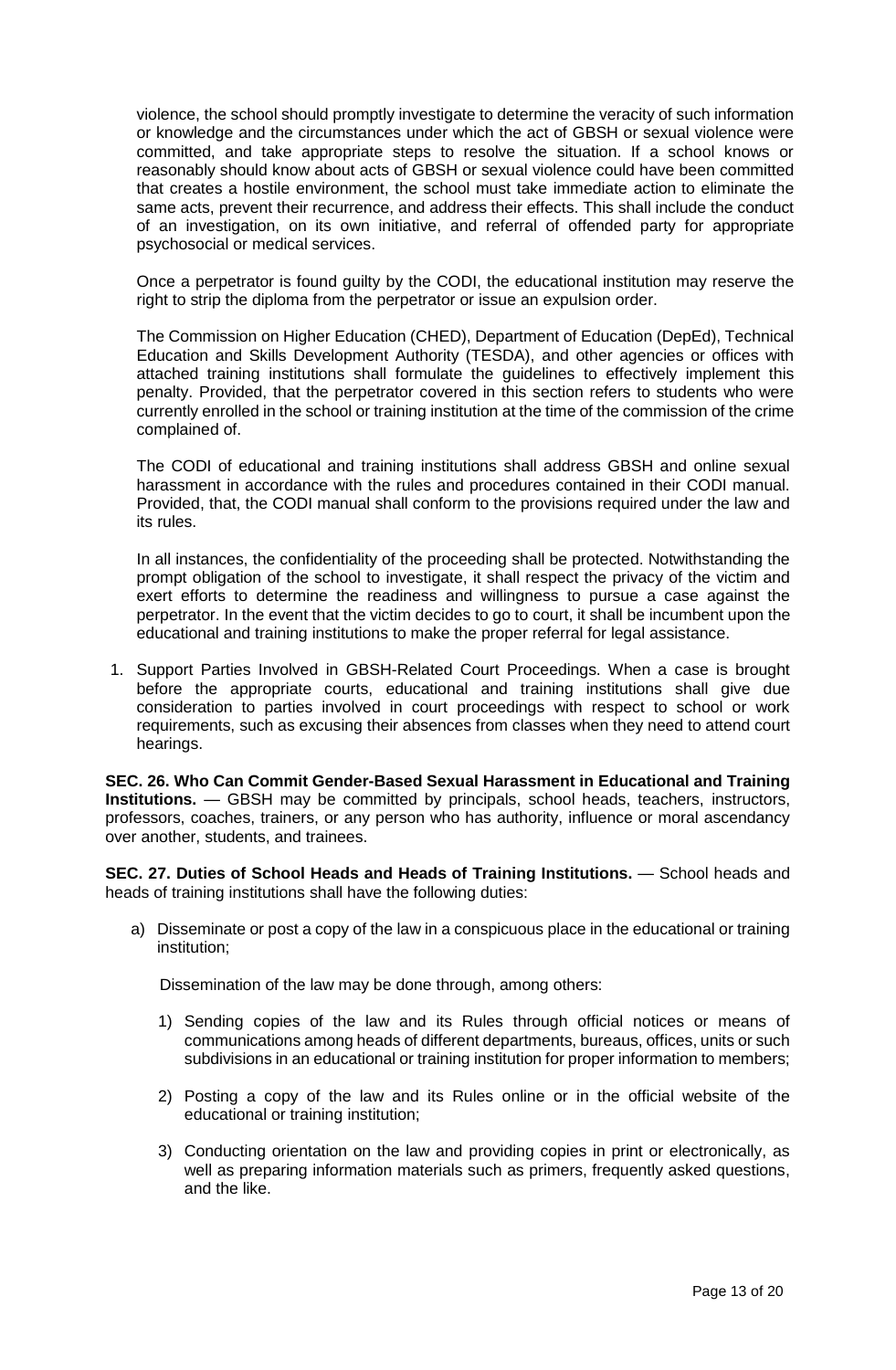Copies of the law and its IRR should always be posted in areas of the educational or training institutions that are easily visible to students, especially in areas where they usually congregate.

The law and its rules may be translated into a language easily understandable to the students/trainees.

b) Provide measures to prevent GBSH in educational or training institutions, like information campaigns, express inclusion in the student handbook, orientation of student organizations, and training of teaching and non-teaching staff, students, security officers, and other members of the school community.

Heads of educational and training institutions shall ensure that all students will receive age-appropriate training on gender sensitivity and gender-based violence, including sexual harassment and other gender and development (GAD) related topics as may be relevant;

- c) Create an independent internal mechanism or a CODI to investigate and address complaints of GBSH which shall carry out such functions as stated under Section 22(c) of the law and as further outlined in Section 33 of these rules;
- d) Provide and disseminate, in consultation with all persons in the educational or training institution, a code of conduct or school policy which shall:
	- 1) Expressly reiterate the prohibition on GBSH;
	- 2) Prescribe the procedures of the internal mechanism created under the law; and
	- 3) Set administrative penalties;
- e) Designate an office or person to receive complaints of sexual harassment.

**SEC. 28. Liability of School Heads and Heads of Training Institutions.** — In addition to liability for committing acts of GBSH, principals, school heads, teachers, instructors, professors, coaches, trainers, or any other person who has authority, influence or moral ascendancy over another in an educational or training institution may also be held responsible for:

- a) Non-implementation of their duties under Section 22 of the law, as provided in the penal provisions; or
- b) Failure to act on reported acts of GBSH committed in the educational institution.

Any person who violates subsection (a) of this section, shall upon conviction, be penalized with a fine of not less than Five thousand pesos, (P5,000.00) nor more than Ten thousand pesos (P10,000.00).

Any person who violates subsection (b) of this section, shall upon conviction, be penalized with a fine of not less than Ten thousand pesos (P10.000.00) nor more than Fifteen thousand pesos (P15,000.00).

These shall not preclude the filing of administrative cases against the school head with the appropriate disciplinary authority.

**SEC. 29. Liability of Students.** — Minor students who are found to have committed acts of GBSH shall only be held liable for administrative sanctions by the school as stated in their school handbook.

**Sec. 30. Independent Action for Damages.** — Nothing shall preclude the victim of education or training-related GBSH from instituting a separate and independent action for damages and other affirmative relief.

**SEC. 31. Routine Inspection.** — DepEd, CHED, and TESDA shall conduct regular spontaneous inspections to ensure compliance of school heads with their obligations under the law.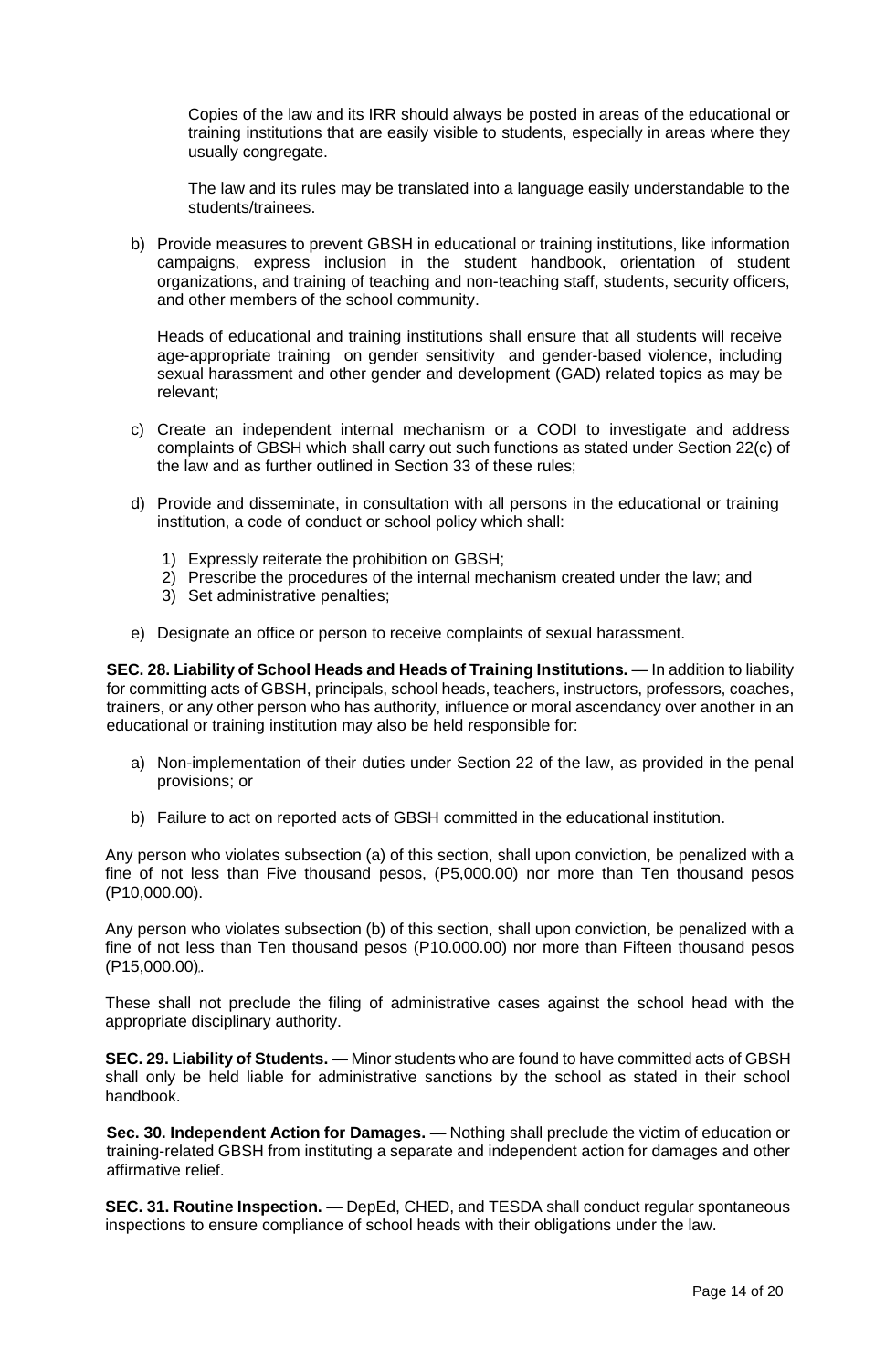DepEd, CHED, and TESDA shall include consultations with the student councils or the student body in the conduct of their inspection.

#### **RULE VIII THE CODE OF CONDUCT AND THE COMMITTEE ON DECORUM AND INVESTIGATION**

**SEC. 32. Development of Code of Conduct.** — Within one hundred fifty (150) days from the effectivity of these rules, employers both from the public and private sector, and heads of educational and training institutions shall develop a Code of Conduct, in consultation with workers or the union, if any, in workplaces, and with the student council in the case of schools and training institutions, that will:

a) Define GBSH, its coverage, forms, classifications, appropriate penalties; when and where it may be committed and by whom.

The Code of Conduct may include a prohibition against sexual harassment by:

- 1) Employers or employees to customers or clients of the establishment or agency;
- 2) Employers or employees in a company, office, or agency acting as a Partner On-The-Job-Training Institution to student interns, if the Code of Conduct covers the workplace;
- 3) Student interns to employers, employees, or workers in a company, office or agency that is acting as a Partner On-The-Job-Training Institution, if the Code of Conduct covers the educational or training institution;
- b) Specify the procedures in the filing of cases, investigation, and resolution and appeal thereof that will be the bases of the functions of the CODI.

Rules and procedures in case of a request for inhibition of any of the members of the CODI either from the parties or a member of the CODI shall also be developed;

c) Specify the functions, responsibilities, composition, and qualifications of the members of the CODI, including the penalties to be imposed on members of the CODI in cases of nonperformance or inadequate performance of functions. All members of the CODI shall undergo continuing training on gender sensitivity, gender-based violence, sexual orientation, gender identity and expression, and other gender and development (GAD) topics as needed.

To the extent possible, employers may also include the provision of support especially for victims of GBSH, including among others, psychological or psychosocial counseling services, or referral to such services, and assistance in the filing of administrative, civil, and/or criminal case/s.

**SEC. 33. Committee on Decorum and Investigation (CODI).** — Within one hundred fifty (150) days from the effectivity of these rules, employers and heads of educational and training institutions shall constitute a Committee on Decorum and Investigation (CODI) that shall serve as an independent internal grievance mechanism that will act as the main body in the investigation and resolution of cases involving GBSH in the workplace and in educational and training institutions.

- a) For workplaces, the CODI shall be composed of at least one representative each from the management, the employees from the supervisory rank, the rank-and-file employees, and the union/s or employees association, if any. The representatives of the workers shall be selected among them and by vote. The employer may include other groups in the CODI as may be applicable. The employer shall also ensure that there will be a sufficient number of people who may immediately replace any member of the CODI in case s/he inhibits from any case, or when needed, so as not to cause any delay in the process being undertaken.
- b) For educational and training institutions, the CODI shall be composed of at least one (1) representative each from the school administration, the trainers, instructors, professors or coaches and students or trainees, students and parents, as the case may be. The school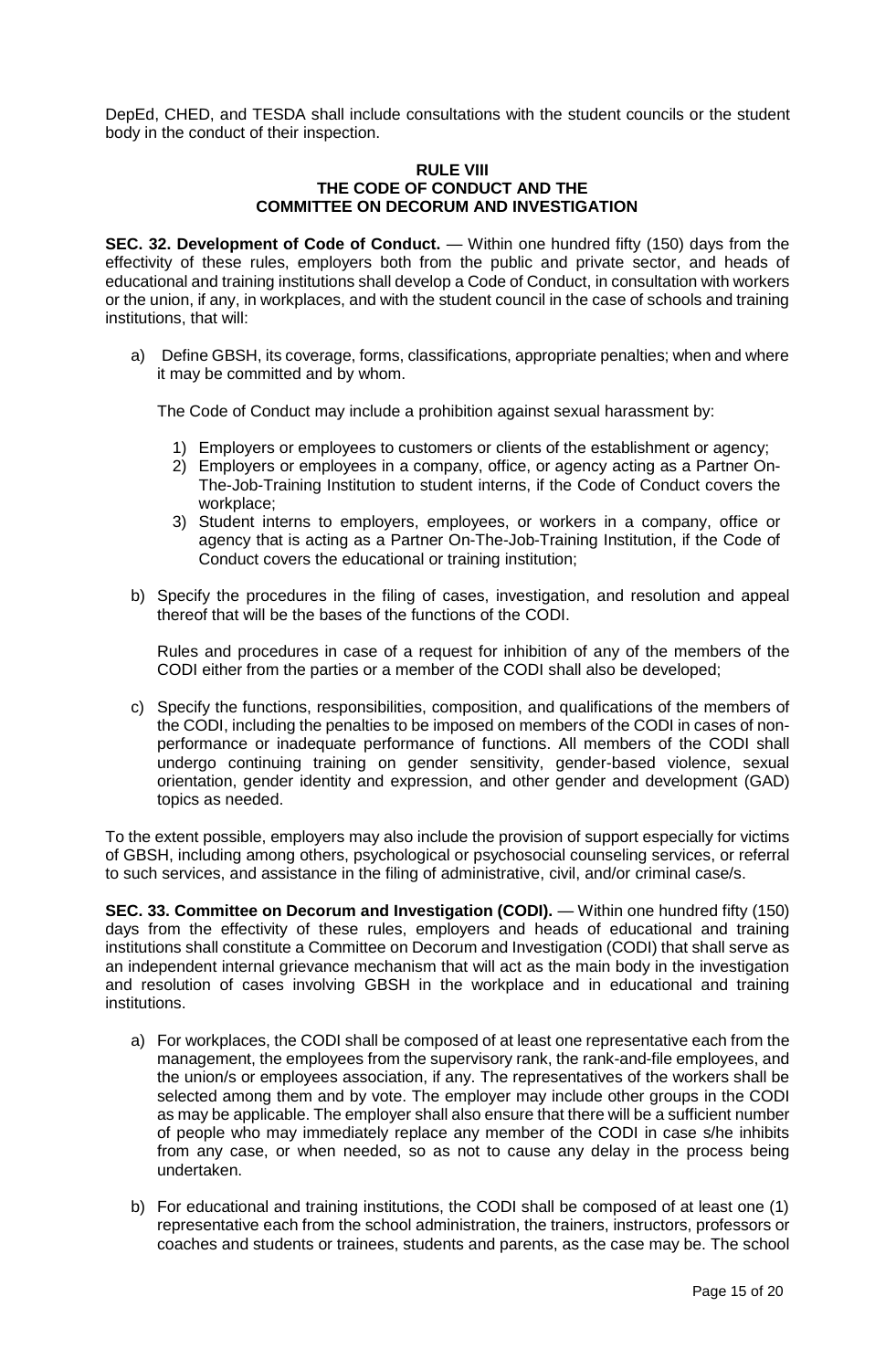head or the head of the training institution may include other groups in the CODI as may be applicable. It shall be ensured that there is equal representation of persons of diverse sexual orientation, gender identity and/or expression, as far as practicable. Aside from the regular members of the CODI, the school head or the head of training institution must designate their respective permanent alternate who shall act on their behalf in case of absence of the regular member and must have the authority to render decision so as not to delay the proceedings being undertaken and to ensure continuity of deliberation.

- c) Every CODI shall be headed by a woman and not less than half of its members shall be women.
- d) Every CODI shall be composed of members who should be impartial and not connected or related to the alleged perpetrator within the fourth degree of consanguinity or affinity and have no prior record of involvement as a respondent, defendant or accused in any case of whatever nature on Sexual Harassment. Further, in case of relation by consanguinity or affinity to either the complainant or respondent, the CODI member shall inhibit from participating in any part of the proceeding, or be substituted by another.

The complainant or the respondent may request a member of the CODI to inhibit, or the CODI member may, on his/her initiative, cause the inhibition based on conflict of interest, manifest partiality, and other reasonable grounds. Upon such a grant of inhibition, the member shall immediately be replaced so as not to cause a delay in the proceedings.

The CODI shall, at all times, observe due process and, investigate and decide on written complaints within ten (10) working days or less upon receipt thereof. It shall ensure the protection of the complainant from retaliation and guarantee confidentiality to the greatest extent possible. The ten-day period will not include the period of appeal which shall be available to either party.

The CODI, in accordance with the Code of Conduct, shall ensure that the respondent is given the opportunity to be properly notified of and respond to the charge/s and that parties are given information on the hearings and its outcomes. An appeal process will be ensured.

e) The CODI shall ensure the protection of a complainant from retaliation without causing her/him any disadvantage, diminution of benefits or displacement, and without compromising his/her security of tenure.

It shall also guarantee gender-sensitive handling of cases, and confidentiality of the identity of the parties and the proceedings to the greatest extent possible.

All workplaces, educational and training institutions that have existing Code of Conduct or Policy on Sexual Harassment, including a CODI established under Republic Act No. 7877 will heretofore amend them to conform to the law and these rules.

Notwithstanding the duty of every employer to develop CODI guidelines, it may consider as part thereof the guidelines, policies or pertinent issuances on sexual harassment developed by the DOLE for the effective implementation of the law in the private sector. The public sector shall comply with the standards set by the CSC.

School heads or heads of training institutions covered by CHED, DepED, and TESDA shall comply with the standards set by them, accordingly.

Nothing in these rules prevents the victim from seeking redress in the appropriate courts of justice.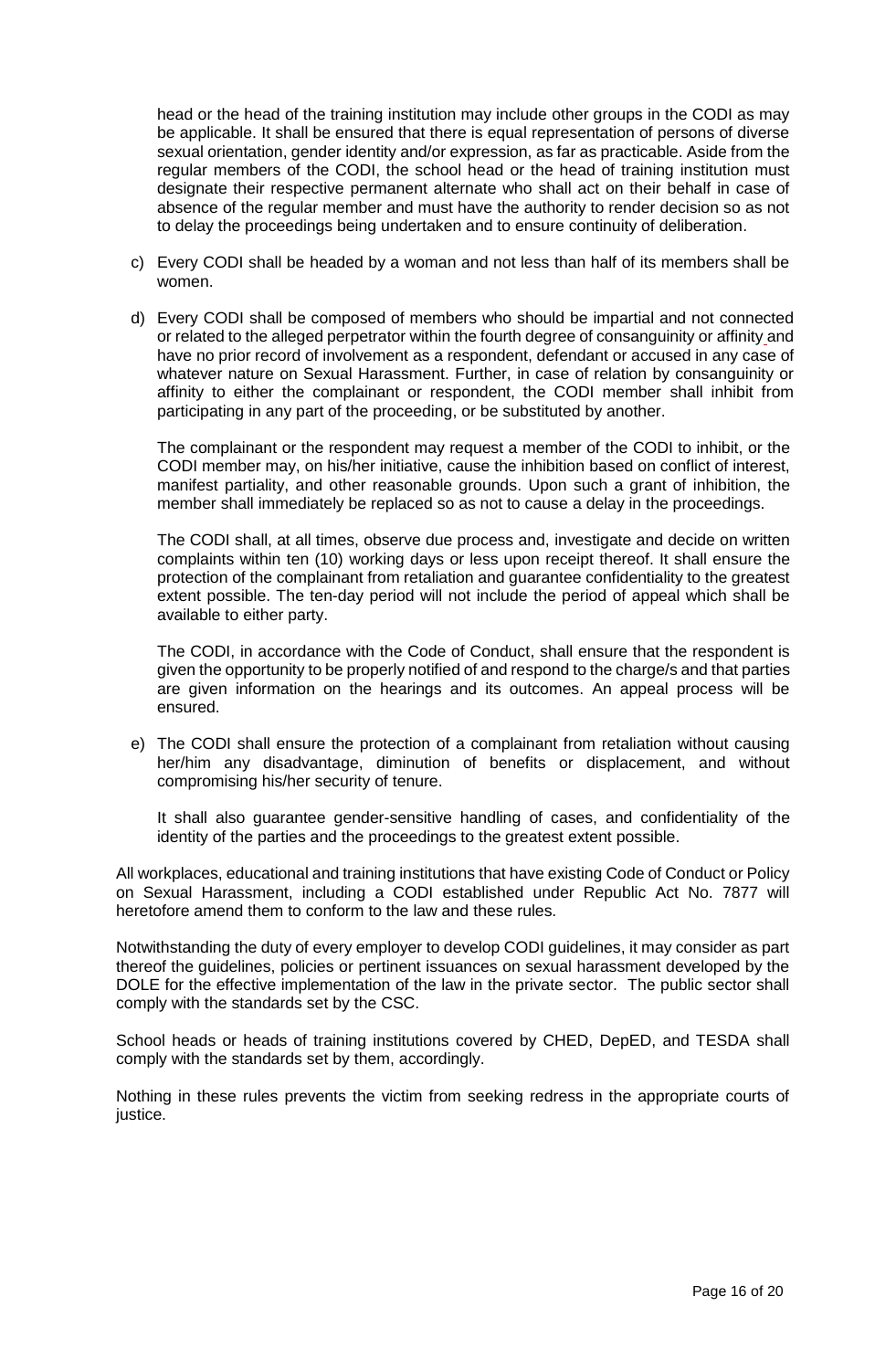#### **RULE IX OVERSIGHT MECHANISM**

**SEC. 34 Oversight Mechanism.** — An oversight body composed of agencies mandated to implement the law and its rules is hereby created to ensure the effective implementation of the law. The Philippine Commission on Women, the Department of the Interior and Local Government and the Department of Information and Communications Technology shall be co-chairs with the following as members:

- a) Civil Service Commission;
- b) Commission on Human Rights;
- c) Department of Justice;
- d) Department of Education;
- e) Department of Labor and Employment;
- f) Department of Social Welfare and Development;
- g) Department of Health;
- h) Commission on Higher Education;
- i) Technical Education and Skills Development Authority;
- j) Land Transportation Office;
- k) Metro Manila Development Authority;
- l) Land Transportation Franchising and Regulatory Board;
- m) Philippine National Police;
- n) National Bureau of Investigation;
- o) Cybercrime Investigation and Coordinating Center; and
- p) Three (3) CSOs active on issues of gender-based violence

The oversight shall have the following functions:

- 1) Harmonize the initiatives in implementing the law and ensure that there are no overlaps in activities;
- 2) Ensure and facilitate coordination and collaboration among agencies involved;
- 3) Develop a monitoring and evaluation system including a database for all the forms of Gender-Based Sexual Harassments in the law, tools, and/or process to see whether the law is effectively being implemented;
- 4) Recommend policies, guidelines, or measures to ensure effective implementation of the law;
- 5) Develop and recommend strategies for the prevention of GBSH;
- 6) Formulate a comprehensive and integrated program to prevent and suppress GBSH;
- 7) Include other agencies and CSOs/NGOs to the oversight body as may be necessary;
- 8) Meet at least twice a year, or as often as may be necessary; and
- 9) Perform such other functions necessary to attain the purposes and objectives of the law.

# **RULE X COMMON PROVISIONS**

**SEC. 35. Confidentiality.** — At any stage of the investigation, prosecution, and trial of an offense under R.A. No. 11313, the rights of the victim and the accused who is a minor shall be recognized.

In all cases of GBSH as enumerated in the law, the confidentiality of records on the victim, and when the accused is a minor will be protected.

**SEC. 36. Restraining Order.** — Where appropriate, the court, even before rendering a final decision, may issue an order directing the perpetrator to stay away from the offended person at a distance specified by the court or to stay away from the residence, school, place of employment, or any specified place frequented by the offended person.

**SEC. 37. Remedies and Psychological Counseling.** — A victim of gender-based street, public spaces or online sexual harassment may avail of appropriate remedies as provided for under the law as well as psychological counseling services with the aid of the LGU and the DSWD, in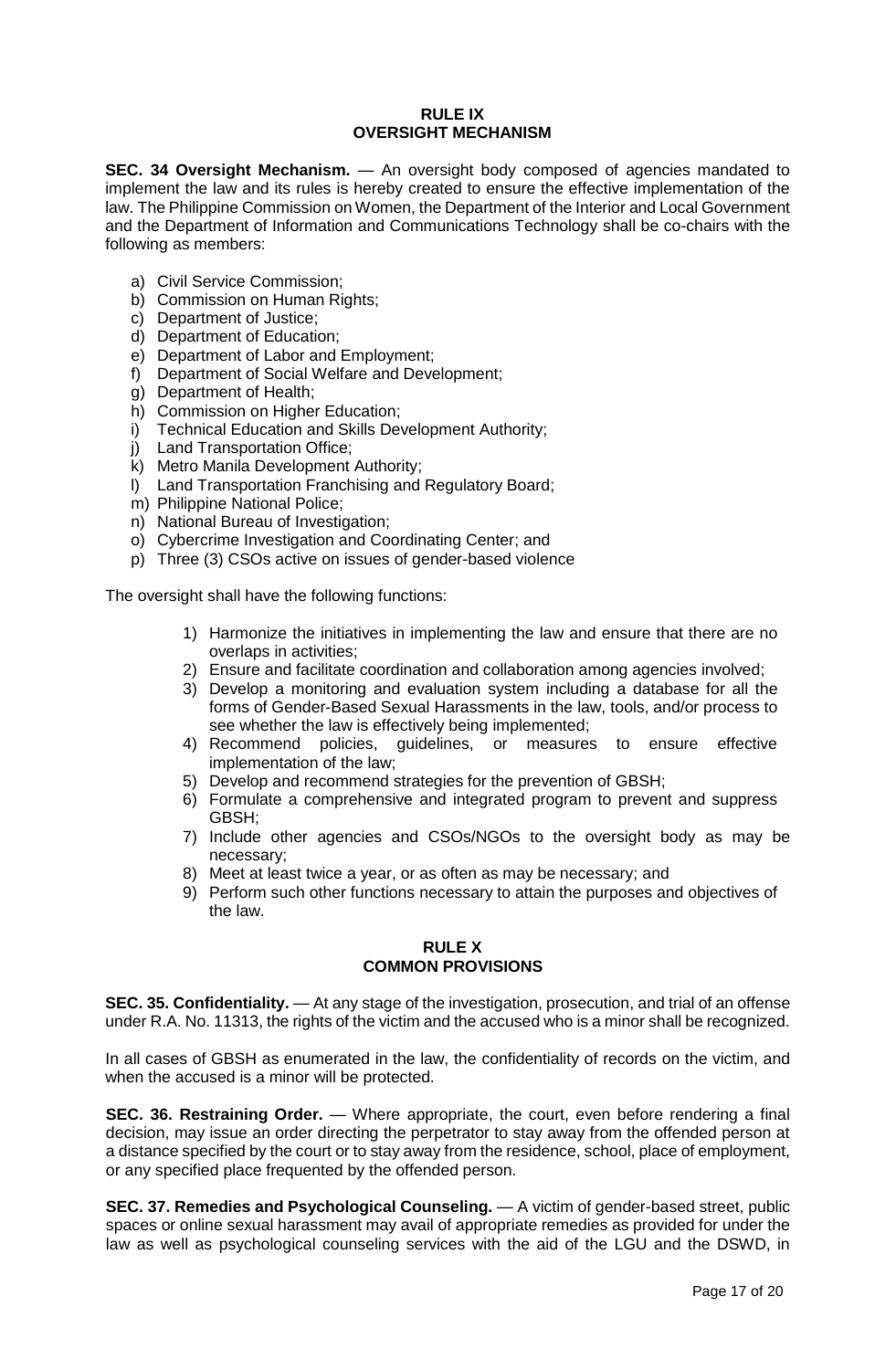coordination with the DOH and the PCW. Any fees to be charged in the course of a victim's availment of such remedies or psychological counseling services and other services in consonance with R.A. No. 11036 or the Philippine Mental Health Law shall be borne by the perpetrator.

LGUs and concerned agencies may partner with private entities in the provision of psychological counseling services and other related processes such as the development of a referral system. In all instances, any fees that may be charged or incurred in the course of the counseling shall be borne by the perpetrator.

Psychological counselling and other remedies referred to in this Section may also be provided to victims of workplace and school-based sexual harassment.

**SEC. 38. Administrative Sanctions.** — The imposition of penalties outlined under R.A. No. 11313 is without prejudice to any administrative sanctions that may be imposed if the perpetrator is a government employee.

**SEC. 39. Imposition of Heavier Penalties.** — Nothing in the law shall prevent LGUs from coming up with ordinances that impose heavier penalties for the acts specified herein.

**SEC. 40. Exemptions.** — Acts that are legitimate expressions of indigenous culture and tradition, as well as breastfeeding in public shall not be penalized. Expressions of indigenous culture and tradition include, among others, the wearing of traditional attires of tribes or clans that may show partial nudity. Provided that, such expressions of indigenous culture and tradition do not discriminate against women, girls, and persons of diverse sexual orientation, gender identity, and expression.

# **RULE XI FINAL PROVISIONS**

**SEC. 41. PNP Women, and Children Protection Centers/Desks.** — The women and children's desks and the Women and Children Protection Center shall act on and attend to all complaints covered under the law. They shall coordinate with ASHE officers on the street, security guards in privately-owned spaces open to the public, and anti-sexual harassment officers in government and private offices or schools in the enforcement of the provisions of the law.

**SEC 42. Educational Modules.** — All schools, whether public or private, including formal and non-formal systems, shall educate students from the elementary to tertiary level about the provisions of the law and how they can report cases of gender-based streets, public spaces and online sexual harassment committed against them. School courses shall include age-appropriate, inclusive and culturally-sensitive educational modules against gender-based streets, public spaces and online sexual harassment which shall be developed by DepEd, CHED, TESDA, and PCW.

Schools and agencies concerned shall ensure that all forms of GBSH shall be included in the development of said educational modules.

**SEC. 43. Awareness Campaigns.** — Role of agencies in disseminating information on the law:

- a) PCW shall take the lead in a national campaign for the awareness of the law;
- b) DILG and PCW, together with duly accredited women's groups shall coordinate to ensure participation of all LGUs in a sustained information campaign. Duly-accredited women's groups shall refer to CSOs which have been recognized as such by any government agency or LGUs, and with relevant mandate and competence;
- c) DICT shall ensure the development of an online campaign that reaches a wide audience of Filipino internet users.

Information, education, and communication (IEC) materials for such awareness campaigns may include all forms of media condemning different forms of GBSH, informing the public of penalties for committing GBSH, and infographics of hotline numbers of authorities.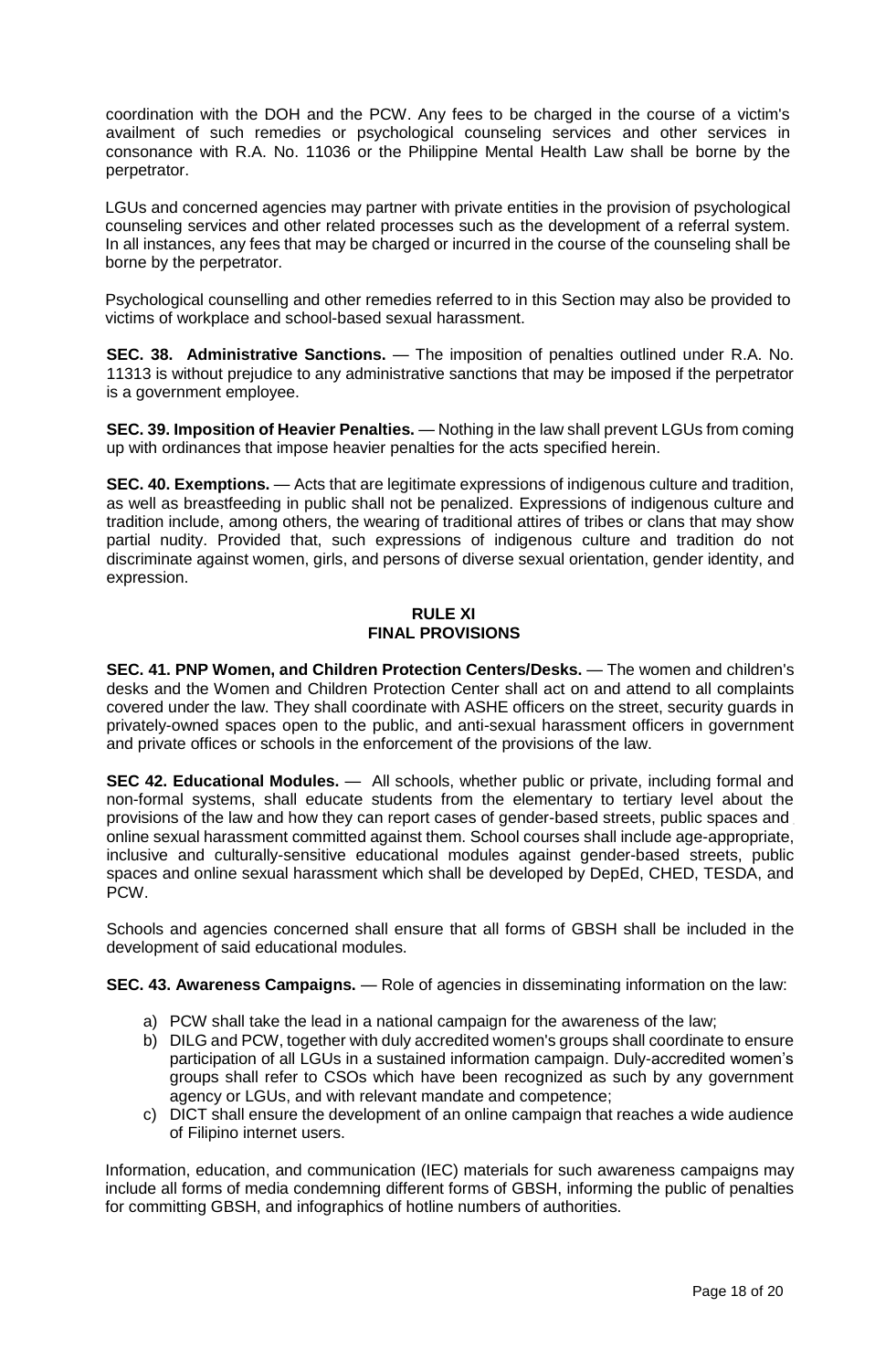In addition, these agencies shall ensure that all forms of GBSH covered by the law will be included in the communication plans and awareness campaigns.

**SEC. 44. Safety Audits.** — LGUs are required to conduct safety audits on their responsibilities enumerated in Section 8 of the law and Section 9 of these rules every three (3) years to assess the efficiency and effectivity of the implementation of the law within their jurisdiction. Such audits shall be multisectoral and participatory, with consultations undertaken with schools, police officers, and civil society organizations.

In conducting safety audits, provinces shall assess the implementation of cities and municipalities within their jurisdictions, and the cities and municipalities shall assess the barangays, in the exercise of their general supervision.

The DILG and concerned agencies shall assist the LGUs in developing indicators that will guide the safety audits, covering not only the extent of the people served by this law but also the effectivity of the law.

**SEC. 45. Appropriations.** — Such amounts as may be necessary for the implementation of R.A. No. 11313 shall be indicated under the annual General Appropriations Act (GAA). National and local government agencies shall be authorized to utilize their mandatory gender and development (GAD) budget, as provided under R.A. No. 9710, otherwise known as the Magna Carta of Women for this purpose. In addition, LGUs may also use their mandatory twenty percent (20%) allocation of their annual internal revenue allotments for local development projects as provided under. Section 287 of R.A. No. 7160, otherwise known as the Local Government Code of 1991.

**SEC. 46. Prescriptive Period.** — Any action arising from the violation of any of the provisions of R.A. No. 11313 shall prescribe as follows:

- a) Offenses committed under Section 11(a) of the law shall prescribe in one (1) year;
- b) Offenses committed under Section 11(b) of the law shall prescribe in three (3) years;
- c) Offenses committed under Section 11(c) of the law shall prescribe in ten (10) years;
- d) Offenses committed under Section 12 of the law shall be imprescriptible; and
- e) Offenses committed under Sections 16 and 21 of the law shall prescribe in five (5) years.

**SEC. 47. Separability Clause.** — If any provision or part hereof of these rules is held invalid or unconstitutional, the remaining provisions not affected thereby shall remain in full force and effect.

**SEC. 48. Repealing Clause.** — All administrative orders, rules, regulations, memoranda, circulars, local ordinances, resolutions, and other issuances or orders contrary to the provisions of the Safe Spaces Act or inconsistent herewith are hereby repealed, modified or amended accordingly.

**SEC. 49. Effectivity.** — These Implementing Rules and Regulations shall take effect fifteen (15) days after its publication in the Official Gazette or in a newspaper of general circulation in the Philippines.

Approved: October 28, 2019

IRR Drafting Committee for Republic Act No. 11313:

**\_\_\_\_\_\_\_\_\_\_\_\_\_\_\_\_\_\_\_\_\_\_\_\_\_\_\_\_\_\_\_\_\_\_\_\_ J. PROSPERO E. DE VERA III** *Chairperson* Commission on Higher Education

**JOSE LUIS MARTIN C. GASCON** *Chairperson* Commission on Human Rights

**\_\_\_\_\_\_\_\_\_\_\_\_\_\_\_\_\_\_\_\_\_\_\_\_\_\_\_\_\_\_\_\_\_\_\_\_**